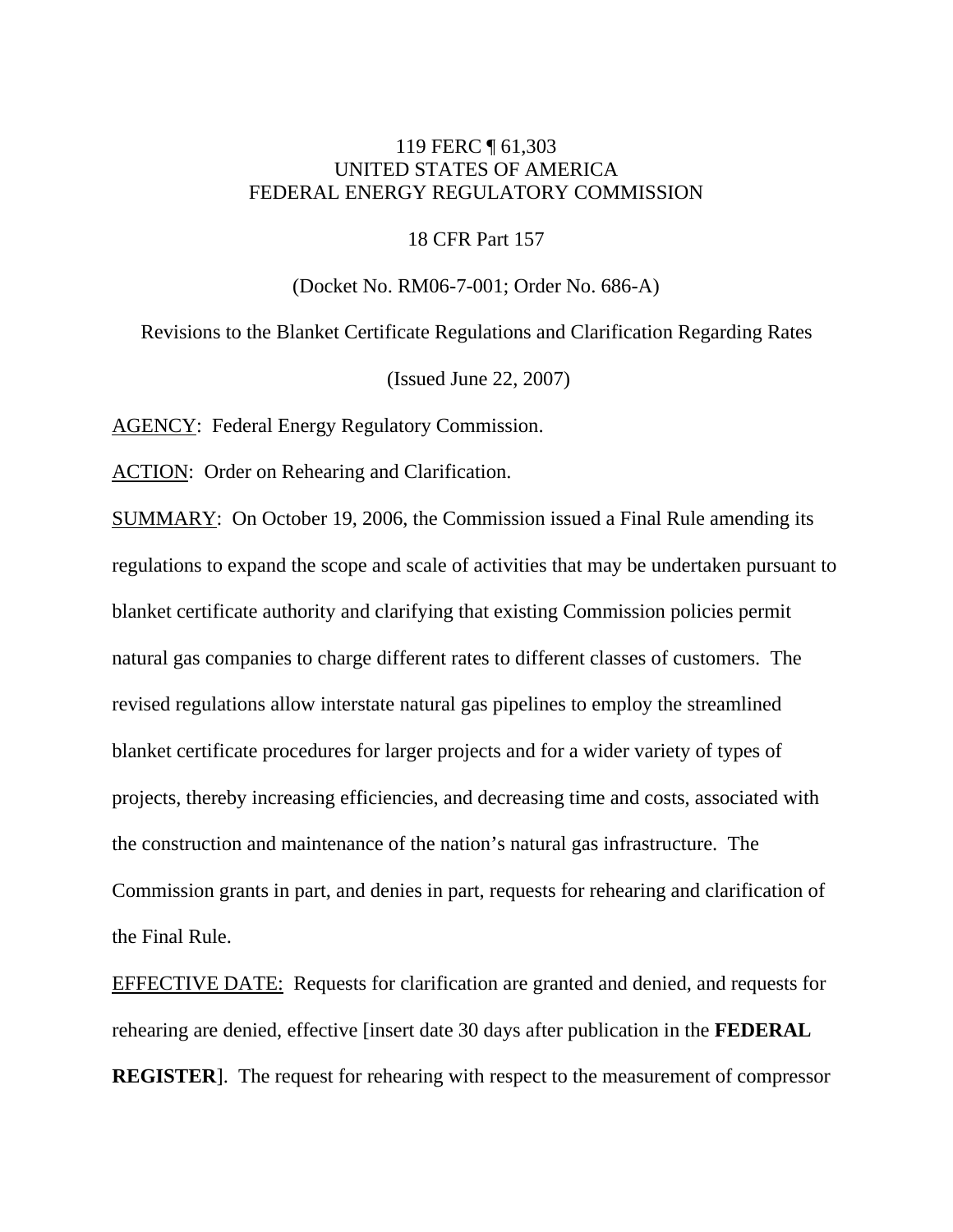noise is granted, effective [insert date 120 days after publication in the **FEDERAL** 

# **REGISTER**].

# FOR FURTHER INFORMATION CONTACT:

Gordon Wagner Office of the General Counsel Federal Energy Regulatory Commission 888 First Street, N.E. Washington, D.C. 20426 gordon.wagner@ferc.gov (202) 502-8947

Michael McGehee Office of Energy Projects Federal Energy Regulatory Commission 888 First Street, N.E. Washington, D.C. 20426 michael.mcgehee@ferc.gov (202) 502-8962

Lonnie Lister Office of Energy Projects Federal Energy Regulatory Commission 888 First Street, N.E. Washington, D.C. 20426 lonnie.lister@ferc.gov 202-502-8587

# SUPPLEMENTARY INFORMATION: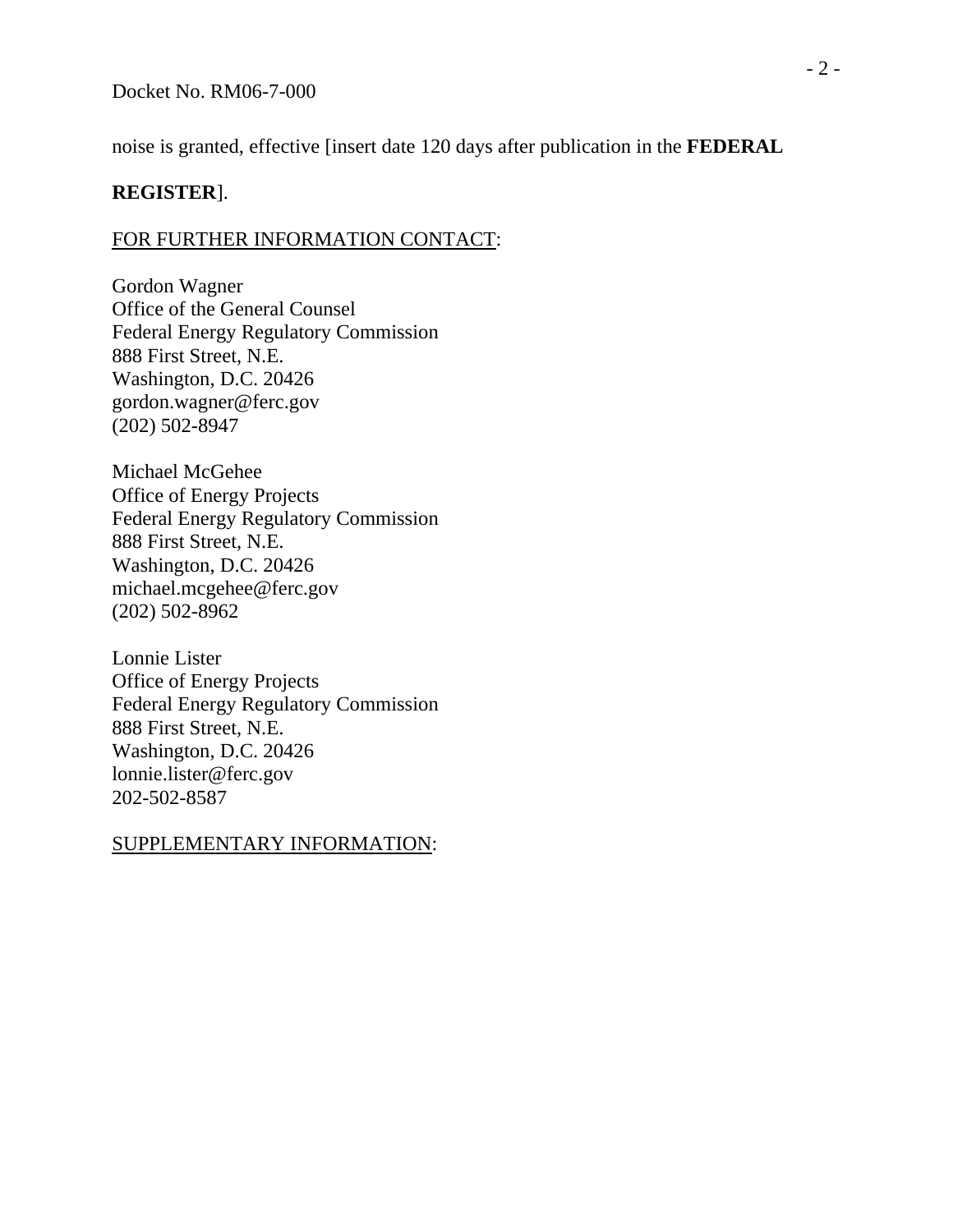# 119 FERC ¶ 61,303 UNITED STATES OF AMERICA FEDERAL ENERGY REGULATORY COMMISSION

Before Commissioners: Joseph T. Kelliher, Chairman; Suedeen G. Kelly, Marc Spitzer, Philip D. Moeller, and Jon Wellinghoff.

Revisions to the Blanket Certificate Regulations Docket No. RM06-7-001 and Clarification Regarding Rates

#### ORDER NO. 686-A

#### ORDER ON REHEARING AND CLARIFICATION

(Issued June 22, 2007)

#### **I. Introduction**

1. On October 19, 2006, the Federal Energy Regulatory Commission (Commission)

issued a Final Rule in Order No. 686<sup>1</sup> amending Part 157, Subpart F, of its regulations to expand the scope and scale of activities that may be undertaken pursuant to blanket certificate authority by (1) broadening the types of natural gas projects permitted under blanket certificate authority to include certain mainline, storage, and liquefied natural gas (LNG) and synthetic gas pipeline facilities, and (2) increasing the blanket certificate project cost limits from \$8,200,000 to \$9,600,000 for automatic authorization projects

<sup>&</sup>lt;u>1</u> <sup>1</sup> Order No. 686, 71 FR 63680 (October 31, 2006), FERC Stats & Regs [ 31, 231 (2006); Notice of Proposed Rulemaking (NOPR) 71 FR 36276 (June 26, 2006), FERC Stats. & Regs. ¶ 32,606 (2006). This rulemaking proceeding was initiated in response to a petition submitted under 18 CFR 385.207(a) of the Commission's regulations by the Interstate Natural Gas Association of America (INGAA) jointly with the Natural Gas Supply Association.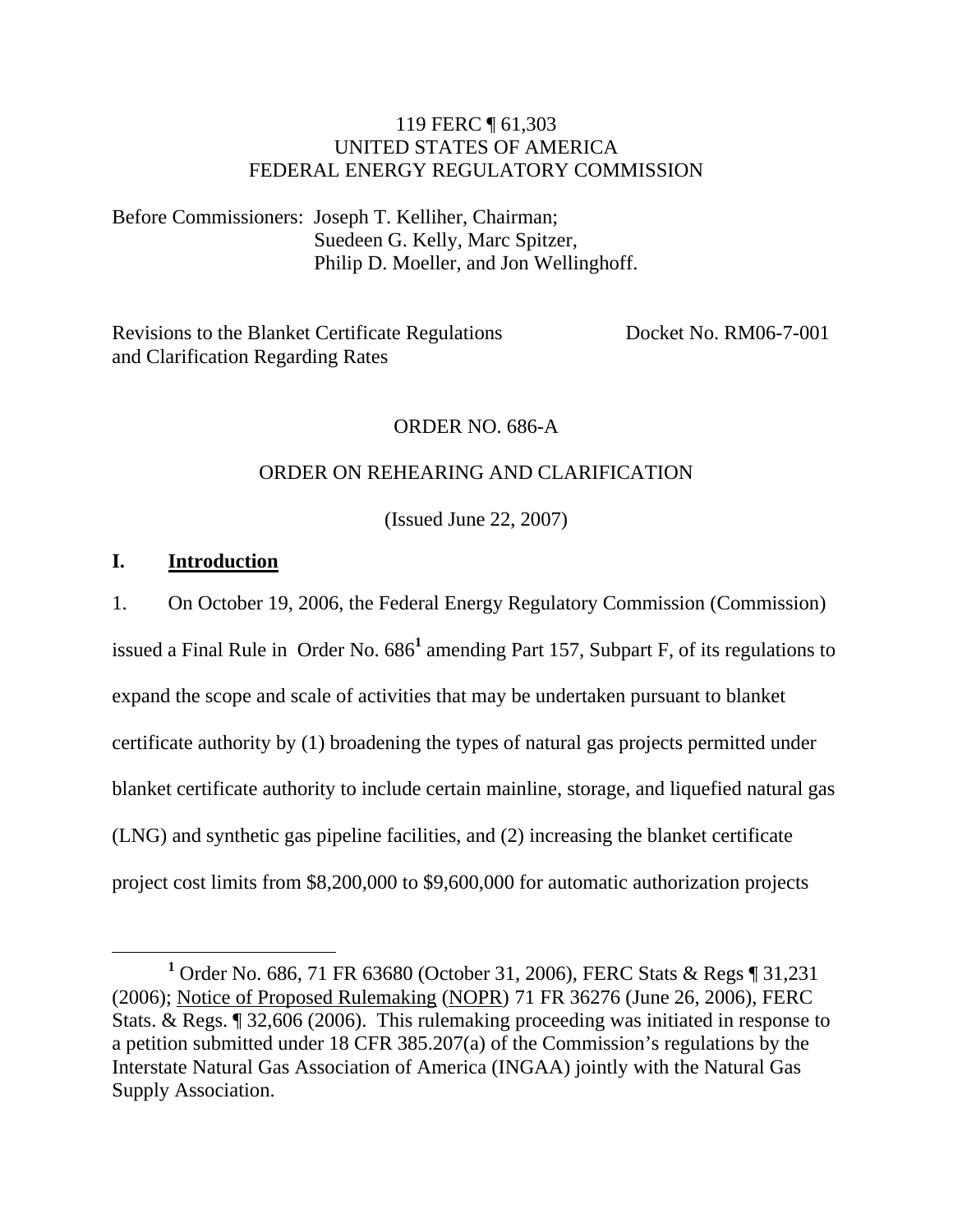and from \$22,700,000 to \$27,400,000 for prior notice projects.**<sup>2</sup>** In addition, Order No. 686 clarified that a company is not necessarily engaged in an unduly discriminatory practice if it charges different customers different rates for the same service when customers commit to service on different dates. The revised blanket certificate regulations became effective on January 2, 2007, and are intended to allow interstate natural gas pipelines to employ the streamlined blanket certificate procedures for larger projects and for a wider variety of types of projects, thereby increasing efficiencies, and decreasing time and costs associated with the construction and maintenance of the nation's natural gas infrastructure.

2. In this order, for the reasons discussed below, the Commission grants and denies requests for clarification and denies requests for rehearing of the Final Rule.

## **II. Requests for Rehearing and Clarification**

3. NiSource Gas Transmission and Storage Companies (NiSource),**<sup>3</sup>** the National Fuel Gas Supply Corporation (National Fuel), and INGAA submitted timely requests for rehearing and/or clarification. For the reasons discussed below, requests for clarification are granted and denied, as discussed below. Requests for rehearing are denied, with the

**<sup>2</sup>** <sup>2</sup> These cost limits now stand at \$9,900,000 for an automatic authorization project and \$28,200,000 for a prior notice project. See Natural Gas Pipelines; Project Cost and Annual Limits, 72 FR 5614 (Feb. 7, 2007).

**<sup>3</sup>** NiSource consists of Columbia Gas Transmission Corporation, Columbia Gulf Transmission Company, Crossroads Pipeline Company, Granite State Gas Transmission, Inc., and Central Kentucky Transmission Company.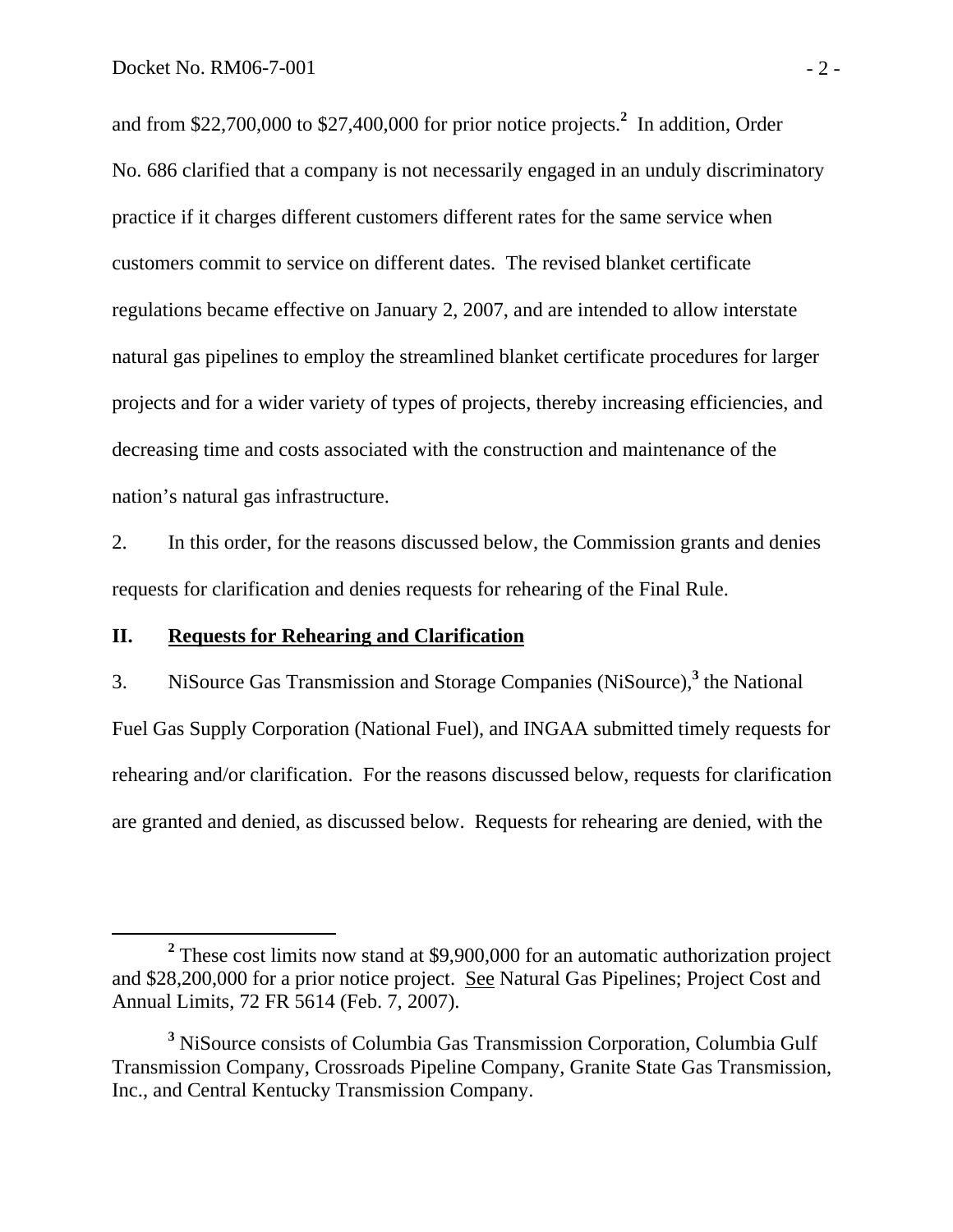exception of INGAA's rehearing request with respect to the measurement of compressor noise, which is granted.

#### **A. NiSource**

4. Section 157.208(f)(2) of the blanket certificate regulations permits natural gas companies to alter the maximum allowable operating pressure (MAOP) of supply or delivery laterals, provided companies comply with the prior notice provisions of § 157.205 of those regulations. NiSource proposes that companies be permitted to rely on blanket certificate authority to change the MAOP of facilities that are not supply or delivery laterals.

5. The Final Rule permits companies to construct compression and loop lines to expand mainline capacity under blanket authority. Consistent with this approach, the Commission clarifies that, provided companies meet all applicable blanket certificate regulatory requirements, they can rely on blanket certificate authority to change the MAOP of facilities that are not supply or delivery laterals, such as mainlines.

#### **B. National Fuel**

6. The Final Rule extends blanket certificate authority to include certain underground storage field projects. National Fuel supports this inclusion, but seeks assurance that storage remediation and maintenance activities that qualify as auxiliary installations or replacements under § 2.55 of the Commission's regulations can still be undertaken pursuant to § 2.55, and need not now proceed under the automatic or prior notice provisions of the blanket certificate program. National Fuel also seeks clarification that plugging and abandoning storage wells constitutes maintenance, and as such will be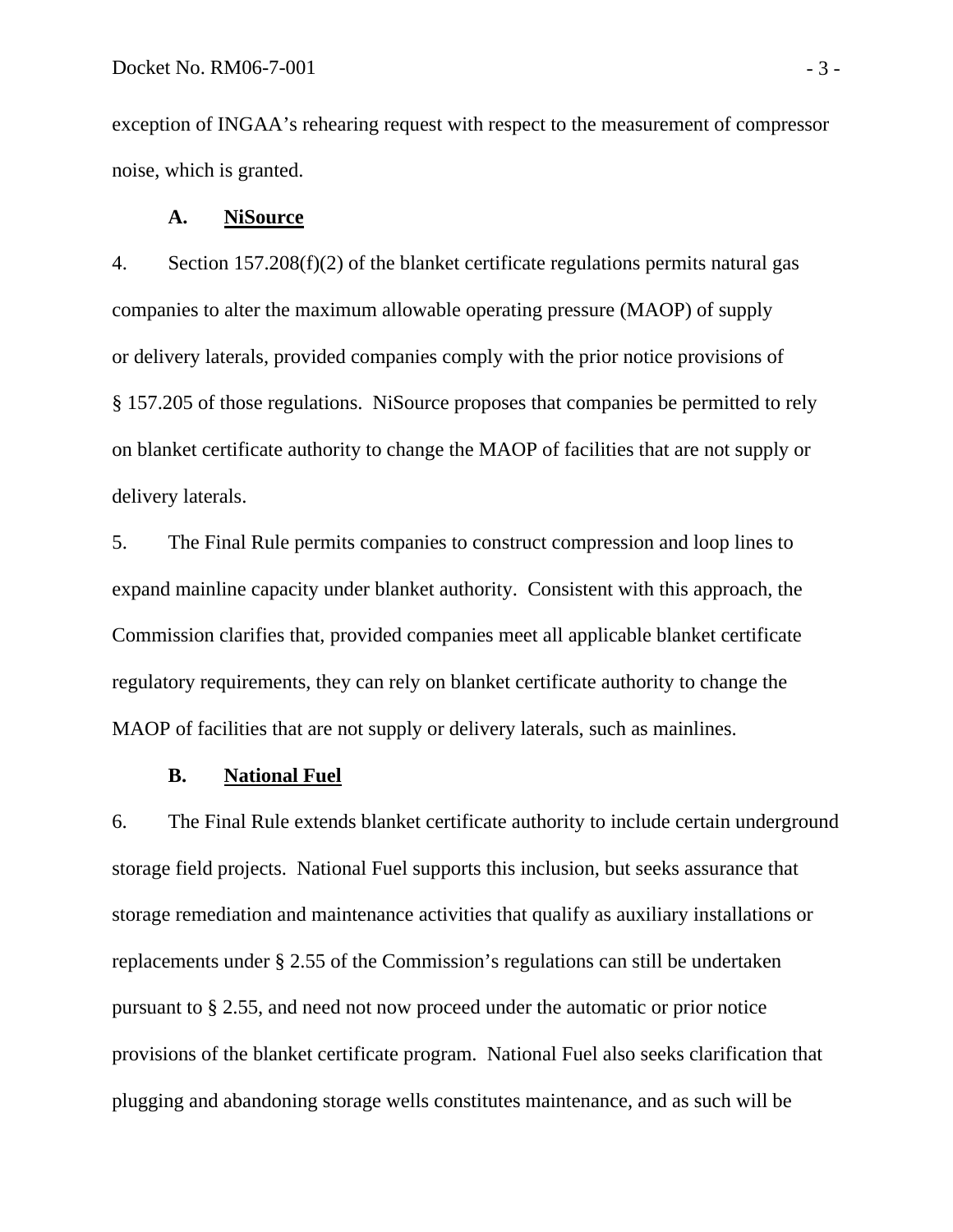eligible to be undertaken pursuant to the automatic authorization provisions of § 157.213(a), and will not be viewed as altering the function of a well, which would require adherence to the prior notice requirements of § 157.205(b).

7. The Final Rule's enlargement of the scope of blanket certificate authority does not constrict the scope of activities that may be performed under § 2.55 of the Commission's regulations. Thus, activities involving storage, mainline, and LNG and synthetic gas pipeline facilities that could have been performed under § 2.55 prior to the expansion of the blanket certificate program may continue to be performed under § 2.55. Further, as before, a company need not obtain a blanket certificate as a prerequisite to act under § 2.55.

8. The Commission clarifies that the reference in new § 157.213(a) to altering "the function of any well that is drilled into or is active in the management of the storage facility" is not intended to include temporarily plugging a storage field well as part of standard maintenance operations. In contrast, permanently plugging a well would not qualify as standard maintenance, but would instead constitute an abandonment, as it would permanently alter the function of the well, and could impact the performance of the storage field. Accordingly, such an action would need to comply with the blanket certificate program's § 157.216 regulatory requirements regarding an abandonment.

9. In addition, the Commission will revise §§ 157.213(b) and (c) to permit companies to employ blanket certificate authority to make modifications to storage facilities to enhance injection and withdrawal capacity. This is consistent with the Commission's previously expressed intent to permit a company to rely on expanded blanket certificate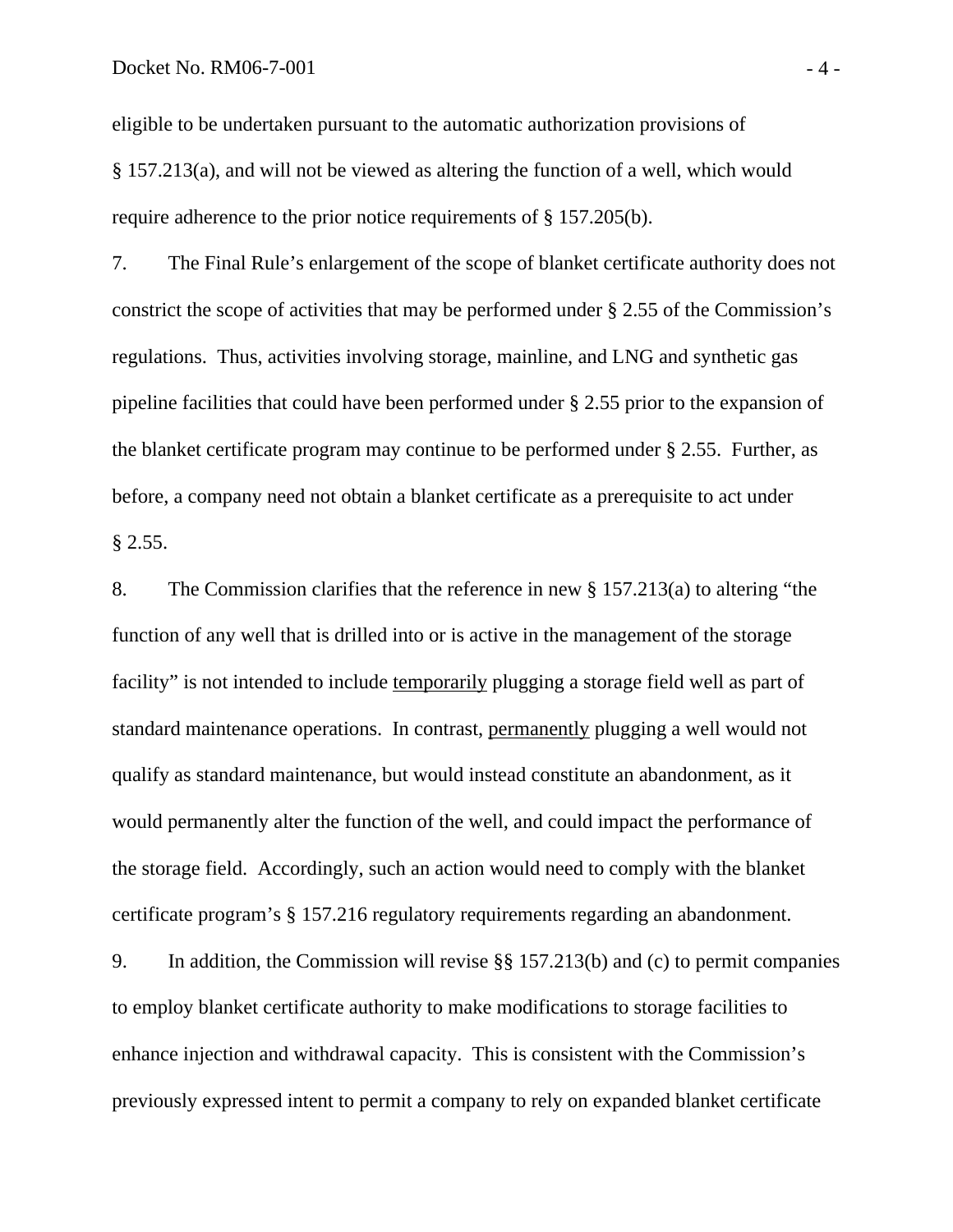authority "to re-engineer an existing storage facility to decrease cushion gas, increase working gas, improve injection and withdrawal capabilities, and add more cycles per season," provided the company can "demonstrate, by theoretical or empirical evidence, that a proposed project will improve storage operations without altering an underground storage facility's total inventory, reservoir pressure, or reservoir or buffer boundaries, and will comply with environmental and safety provisions."<sup>4</sup>

# **C. INGAA**

#### **1. Compressor Station Noise**

10. The blanket certificate program relies on the presumption that any project permitted under blanket certificate authority will not have a significant adverse environmental impact. The Commission ensures that this is the case by restricting blanket certificate authority to certain types of facilities and to individual projects that can comply with a cost cap and the environmental requirements specified in § 157.206(b). Prior to the Final Rule's increase in the per project cost cap and the expansion of blanket certificate authority to cover compressor facilities that alter mainline capacity, blanket certificate authority was restricted to a limited set of compression facilities, e.g., compressors on lateral pipelines, compressors installed temporarily, replacement compressors that could not qualify under § 2.55(b), and compressors needed to restore service lost due to sudden unforeseen damage to a mainline.

**<sup>4</sup>** 71 FR 36276, 36281 (June 26, 2006), FERC Stats. & Regs. ¶ 32,606 (2006).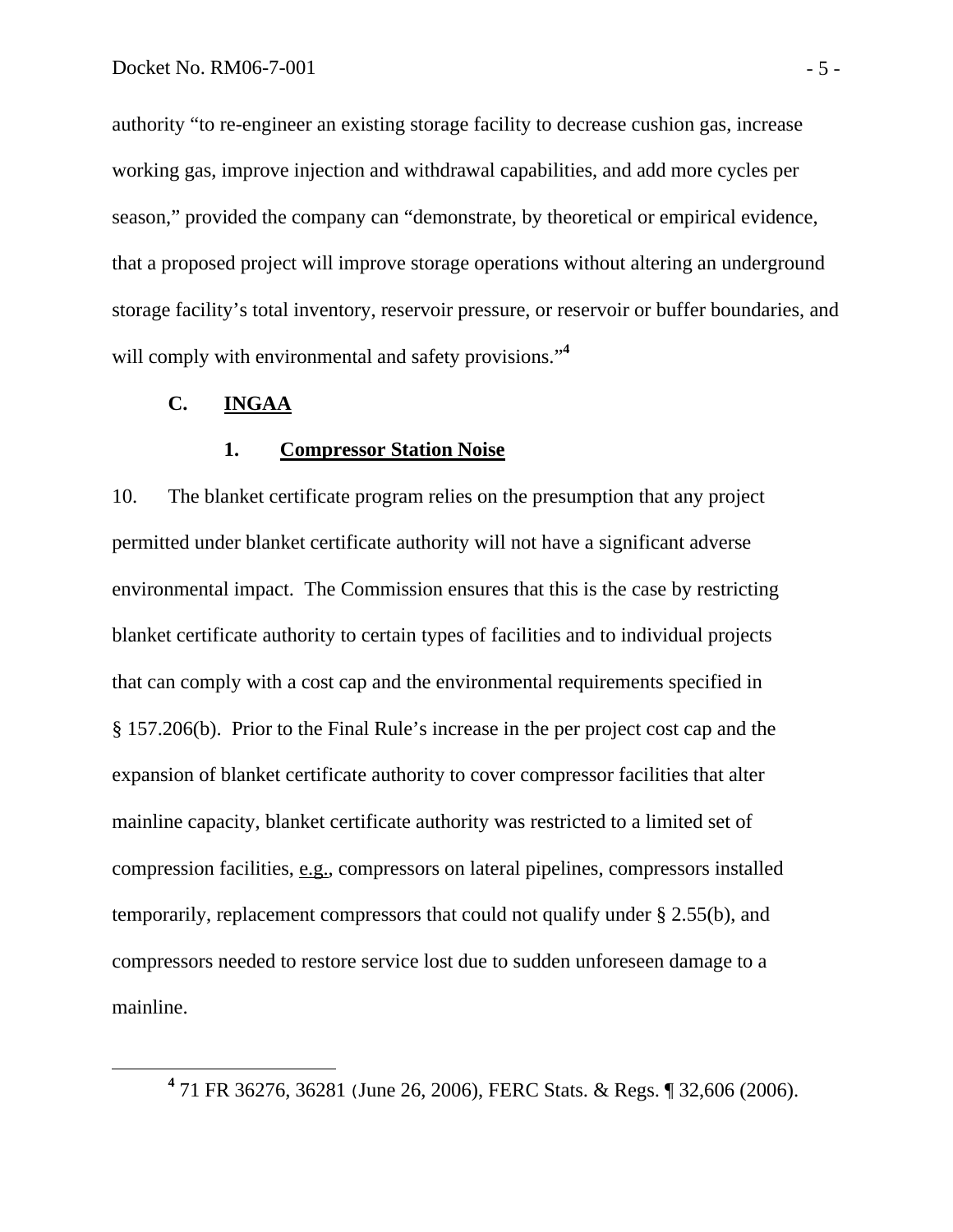11. A compressor project under the blanket certificate program is not subject to the same scrutiny and procedural safeguards that apply to a compressor project subject to case-specific NGA section 7 certificate authority. A case-specific application is subject to a more extensive notification process than a proposed blanket certificate project; indeed, for a project that qualifies for automatic authorization under the blanket certificate regulations, the Commission itself does not receive notice in advance of the project's construction. Thus, in contrast to a request for case-specific certificate authority, for a compressor project subject to blanket certificate authority, the Commission and public do not have the opportunity to assess aspects of a proposal such as what constitutes a noise sensitive area (NSA),**<sup>5</sup>** the prospective uses of property proximate to a compressor facility, habitat impacts on non-residential areas, whether a particular area has a heightened noise sensitivity that would merit a limit of less than 55 dBA, or the cumulative impacts resulting from modifying or expanding existing compressor facilities.

12. As a result, whereas an individual assessment can be undertaken for each proposed case-specific compressor project in order to establish a noise level appropriate to the particular site, this is not the case for blanket certificate compressor projects. The more cursory standard of review necessary to expedite projects under the blanket certificate program, coupled with the expansion of blanket certificate authority to cover larger and

**<sup>5</sup>** <sup>5</sup> In the case of a blanket certificate compressor project, the blanket certificate holder, rather than the Commission, determines what constitutes a potentially affected NSA.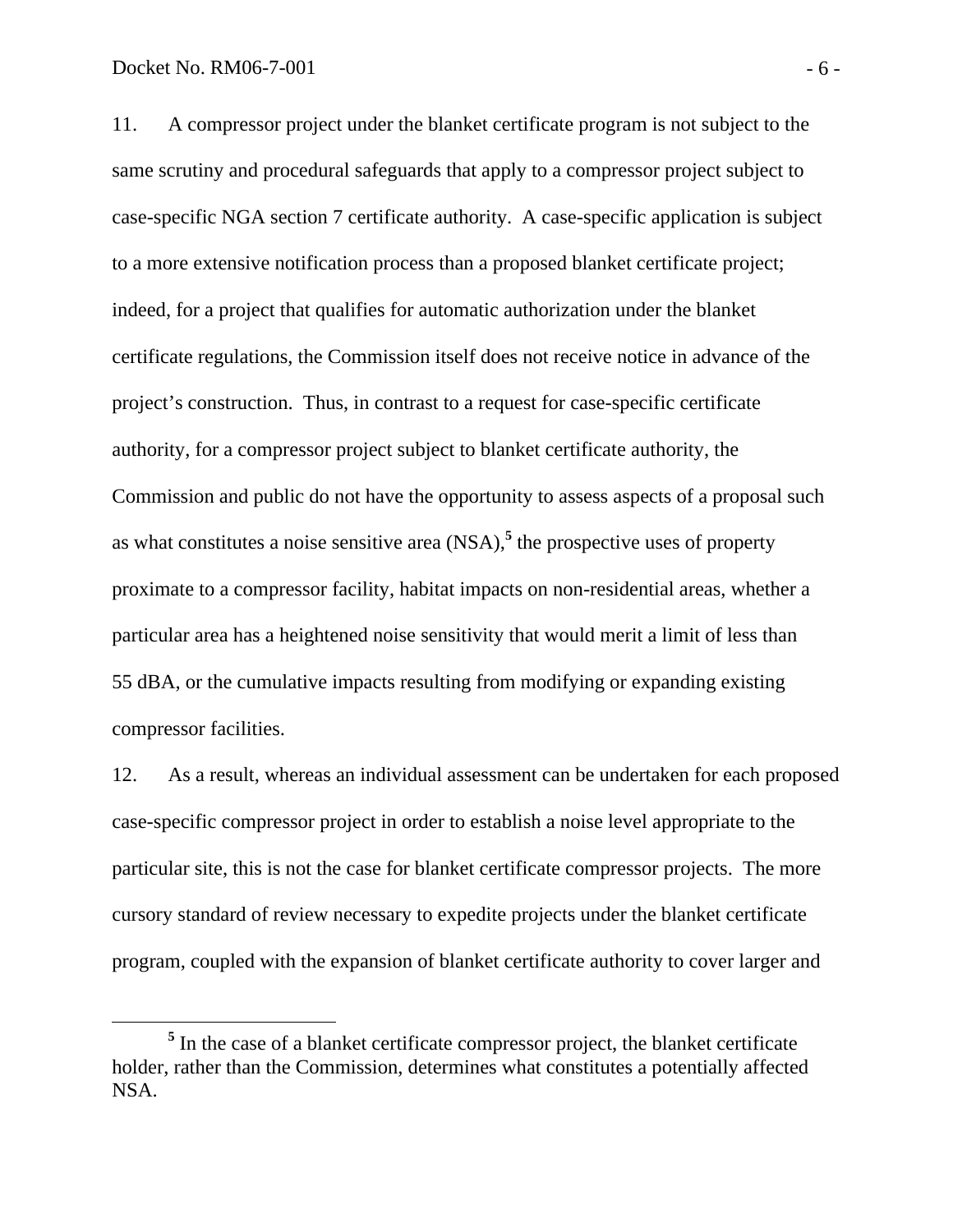more varied types of compressor facilities, prompted the Commission to impose a stricter standard on the noise produced by blanket certificate compressor facilities. As described in the NOPR and implemented in the Final Rule, the Commission stated that, going forward, all compressor facilities constructed pursuant to blanket certificate authority must meet a standard day-night level  $(L<sub>dn</sub>)$  limit of 55 dBA at the boundary of the compressor site. Previously, the Commission had required that compressor facilities installed under blanket certificate authority meet a noise level of 55 dBA at any preexisting NSA.**<sup>6</sup>**

13. INGAA requests the Commission revert to this prior noise criterion. INGAA argues that (1) noise attenuation equipment may have an adverse impact on air quality; (2) compressor equipment has been installed based on a 55 dBA noise limit at nearby NSAs, and not on the basis of the noise at the site boundary; (3) companies will be compelled to acquire larger areas of land to push compressor station boundaries out from the noise source to meet the 55 dBA standard, which could damage relationships with nearby landowners and inhibit companies from upgrading facilities at existing stations; and (4) it will be more costly to comply with the new noise standard.

14. The Commission acknowledges that noise attenuation equipment may adversely impact air quality, but notes that depending upon the chosen control technology, such

**<sup>6</sup>** <sup>6</sup> This compressor noise constraint has always been a part of the environmental compliance conditions of the blanket certificate program. Interstate Pipeline Certificates for Routine Transactions*,* Order No. 234*,* 47 FR 24254 (June 4, 1982), FERC Stats. & Regs. ¶ 30,368 (1982); Order No. 234-A, 47 FR 38871 (Sept. 3, 1982), FERC Stats. & Regs. ¶ 30,389 (1982).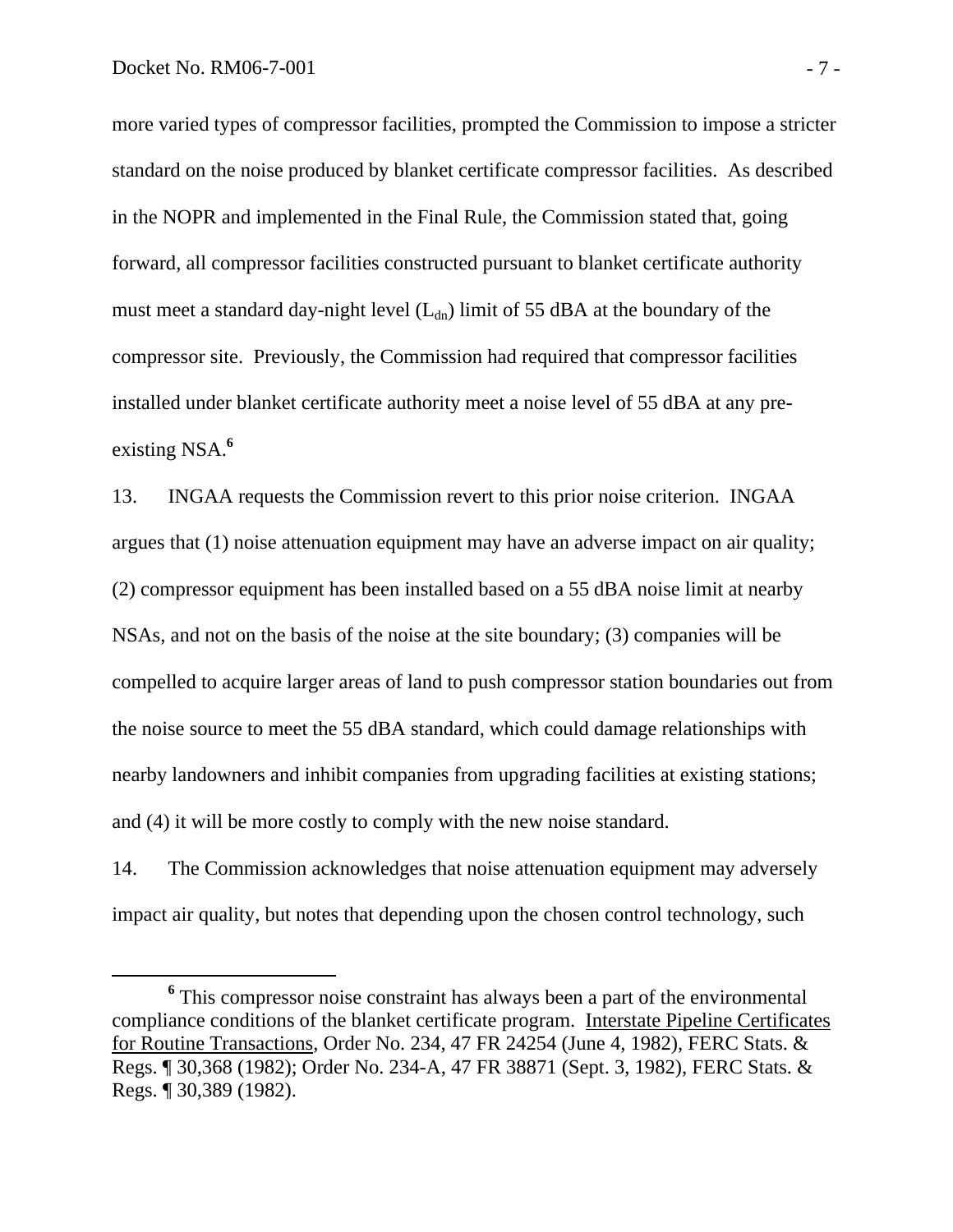equipment may also improve air emissions. Shifting the location for measuring noise from new facilities should not impact existing facilities, given that "this new noise measurement criterion only applies to facilities placed in service after the effective date of th[e] rule."**<sup>7</sup>**

15. The Commission anticipated that if a company expected a new project might compel it to acquire land or make costly investments to meet the new blanket certificate program's noise criterion, the company could instead seek case-specific NGA section 7 certificate authorization as an economically preferable alternative. Noise limits for casespecific compressor projects are established after a staff analysis of the properties of each particular project site, and for such projects, the Commission typically has found 55 dBA at existing NSAs to be an acceptable noise level. In view of this, to diminish any disparity in the cost to comply with noise limits for compressor projects proceeding under the blanket certificate program and those authorized on a case-specific basis, the Commission will revise  $\S 157.206(b)(5)(i)$  by returning to the text of the previous § 157.206(b)(5),**<sup>8</sup>** which specifies that noise attributable to any new compressor station, compression added to an existing station, or any modification, upgrade or update of an

**<sup>7</sup>** 71 FR 63680 (Oct. 31, 2006), FERC Stats & Regs ¶ 31,231, P 57 (2006) (footnote omitted).

**<sup>8</sup>** To further enhance consistency between compressor projects proceeding under the blanket certificate program and those authorized on a case-specific basis, and to affirm that compressor facilities put in place under companies' expanded blanket certificate authority will not have a significant adverse environmental impact, the Commission is proposing to modify certain notice and environmental compliance requirements in the contemporaneously issued NOPR in Docket No. RM07-17-000. 119 FERC ¶ 61,304 (2007)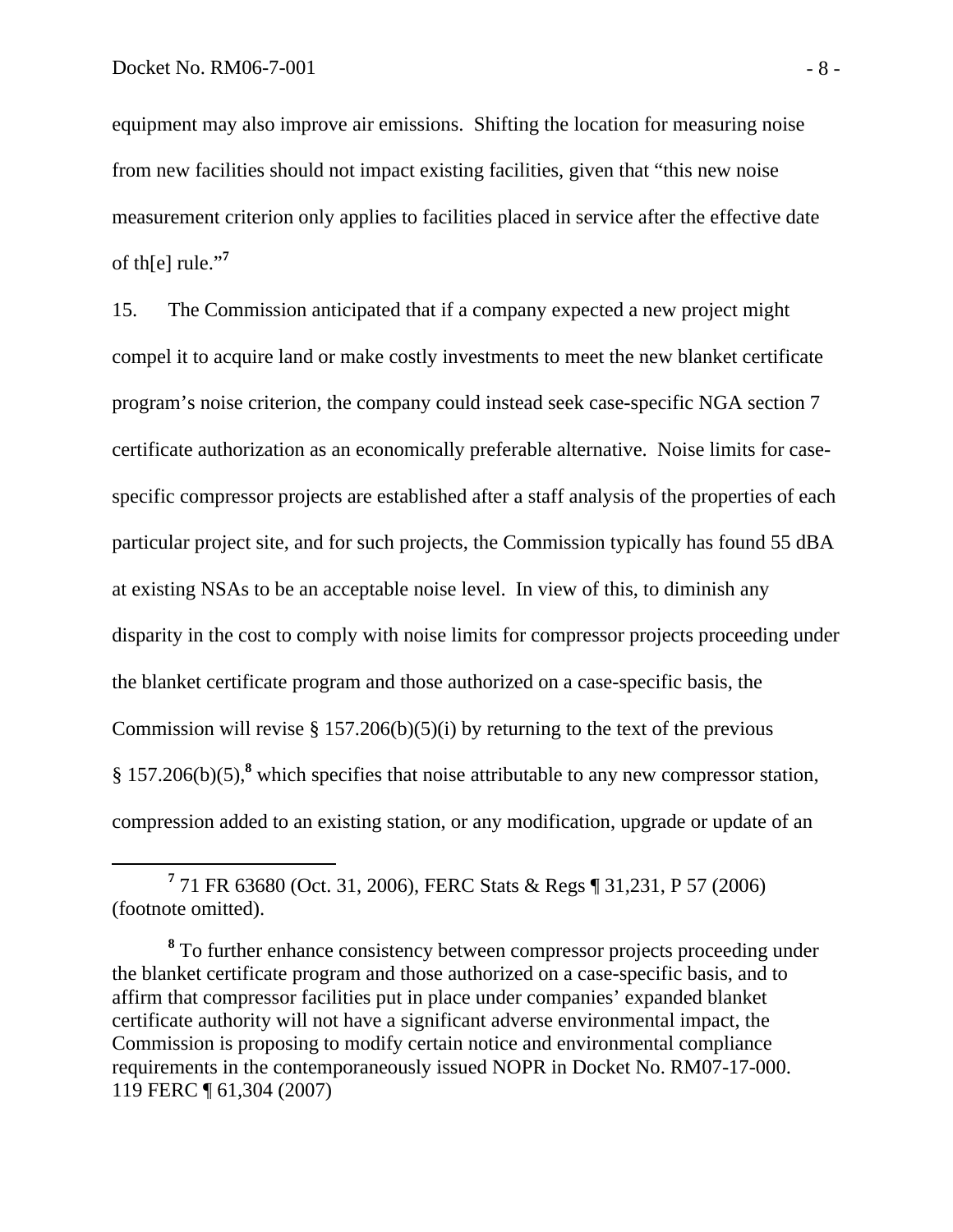existing station, must not exceed an  $L_{dn}$  of 55 dBA at any pre-existing NSA. This revision will establish a noise limit for blanket certificate compressor projects that is consistent with the noise limit typically required for case-specific certificate compressor projects.

#### **2. Notice Period**

16. The Final Rule extends the time period allotted for landowner notice for blanket certificate activities from 30 to 45 days for automatic projects and from 45 to 60 days for prior notice projects. INGAA proposes that rather than add 15 days to the notice periods for all blanket certificate projects, the Commission retain the 30- and 45-day notice periods, but allow for a longer notice time on a case-by-case basis as needed. INGAA suggests the Commission delegate authority to the Director of the Office of Energy Projects to extend the notice time for prior notice projects for an additional 15 days, noting that if this proves insufficient, the Commission retains the option of protesting a prior notice project. Alternatively, INGAA proposes that a 60-day prior notice period apply only to those mainline, storage, LNG, and synthetic gas facilities that are newly included under the blanket certificate program by the Final Rule, while the 45-day prior notice period is retained for all other blanket certificate projects, an approach which "would have the virtue of targeting the additional notice more precisely to the expansion of the blanket coverage."**<sup>9</sup>**

**<sup>9</sup>** <sup>9</sup> INGAA's Request for Rehearing and Clarification at 12 (Nov. 20, 2006).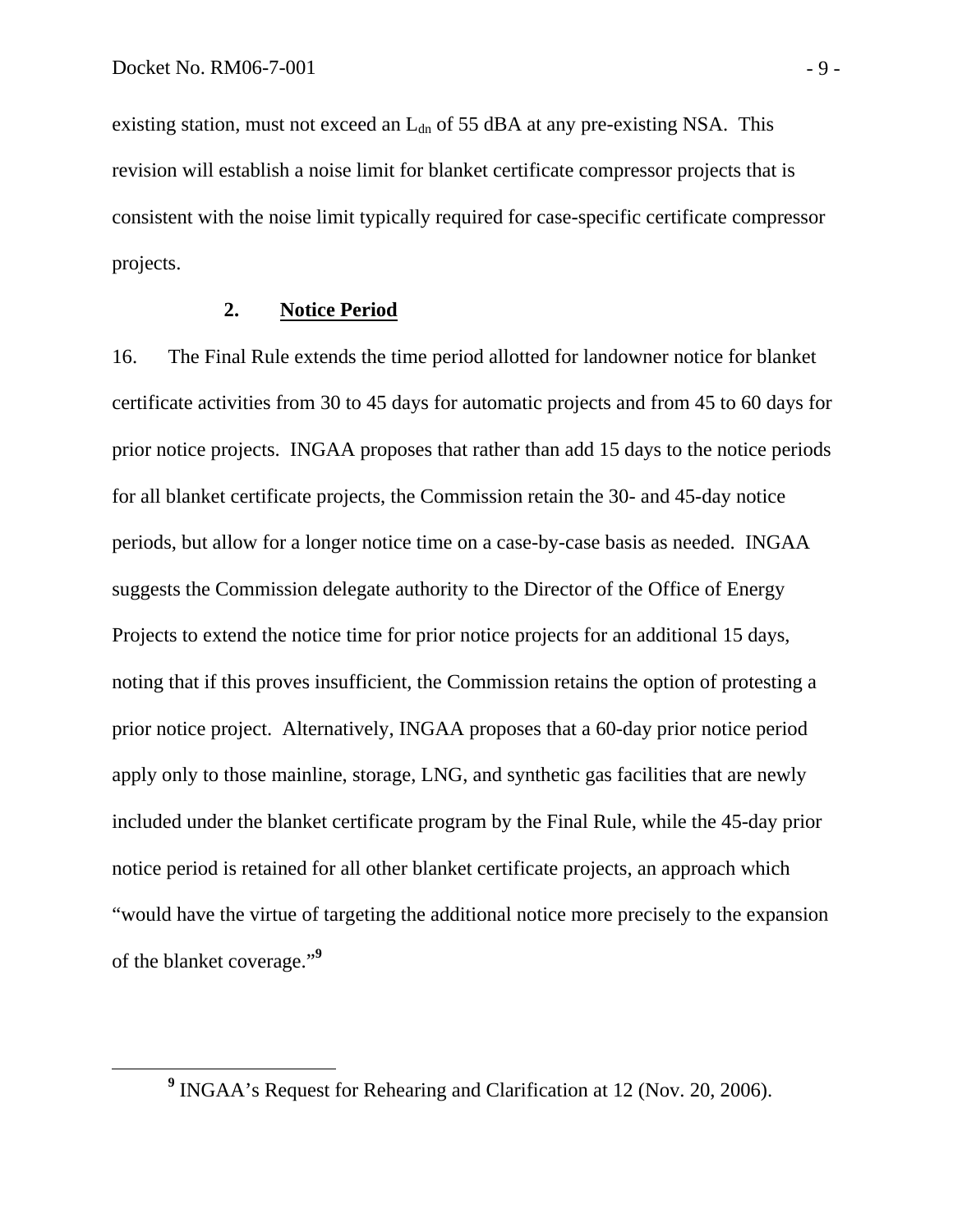17. The Commission deemed it prudent to provide an additional 15 days for notification to landowners and the public in light of the greater size and types of projects permitted under the revised blanket regulations. In addition, the Commission noted that in the past, on occasion, it had found the shorter time period to be insufficient for a complete assessment of a proposed project. Similarly, on occasion, landowners have made claims that the time provided is inadequate to review a proposal and engage in meaningful negotiations. Finally, the Commission observed that companies, in large part, dictate the schedule of a blanket project by when they choose to initiate the notice process, and commented that a company could compensate for the additional notification time by beginning to contact landowners two weeks earlier.

18. INGAA takes issue with the Commission's expectation that a company can offset the additional 15-day notice period by advancing initial action on a proposed project by 15 days. INGAA claims that a company's decision on when to proceed with a proposal is "dictated by economic and practical considerations, including scheduling of construction to minimize impact on flowing gas and other customer service requirements, material availability, and logistics to coordinate construction contractors."**<sup>10</sup>** The Commission accepts that numerous factors have a bearing on a company's deciding when to, or whether to, undertake a blanket certificate project; further, the Commission accepts that companies have incomplete control over these varying factors. Nevertheless, although the in-service date of a project may be affected by circumstances beyond a

**<sup>10</sup>** Id*.* at 13.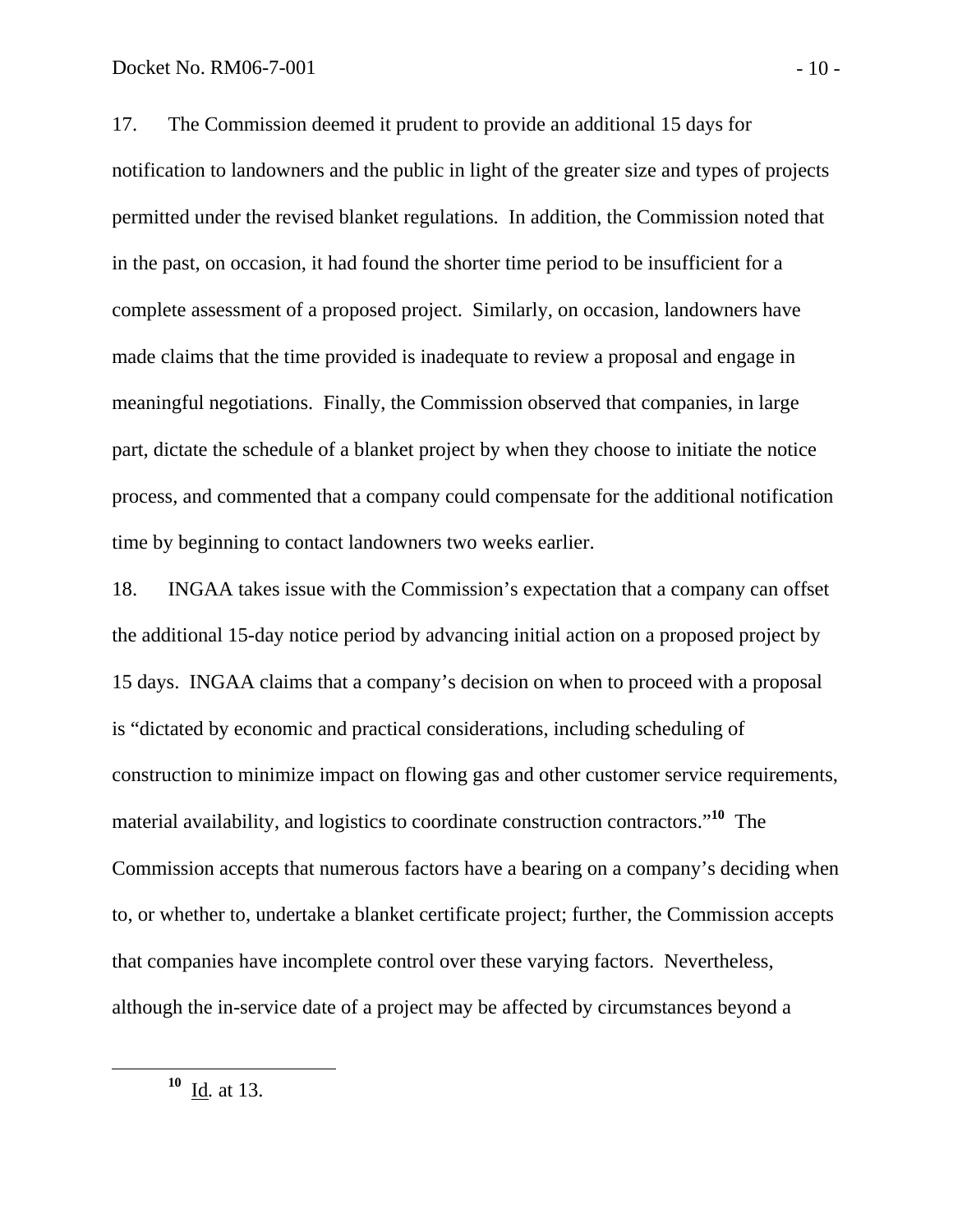company's direct control, e.g., the availability of construction materials and personnel, the Commission expects a company to be able to anticipate and adapt to such circumstances, and in so doing, to factor in 15 additional days during the planning phase. Accordingly, the Commission continues to believe that the dominant factor in determining when a blanket certificate project can be placed in service is when a company chooses to initiate the blanket certificate process.

19. In response to INGAA's proposal that the Commission adopt a shorter notice period for projects qualifying for automatic authorization, or provide for a sliding scale for notice time as needed, or apply the longer times only to the newly included types of activities, the Commission prefers to retain a uniform notice period applicable to all blanket certificate projects.<sup>11</sup> As noted, the blanket certificate program is intended to enable the industry and the Commission to take advantage of the administrative efficiency inherent in applying a uniform set of regulatory requirements to a restricted set of activities. Within the context of the blanket certificate program, the Commission prefers to retain the simplicity and transparency of a uniform notification time.

### **3. Laterals Lines**

20. The revised regulations extend blanket certificate authority to include pipelines used to transport only revaporized LNG – previously, such facilities were excluded from the blanket certificate program. In the Final Rule, the Commission stated the expanded

**<sup>11</sup>** Note that the regulatory requirement for landowner notification, 18 CFR 157.203(d)(1), continues to allow for landowners to waive the remaining time in the prior notice period once notice has been provided.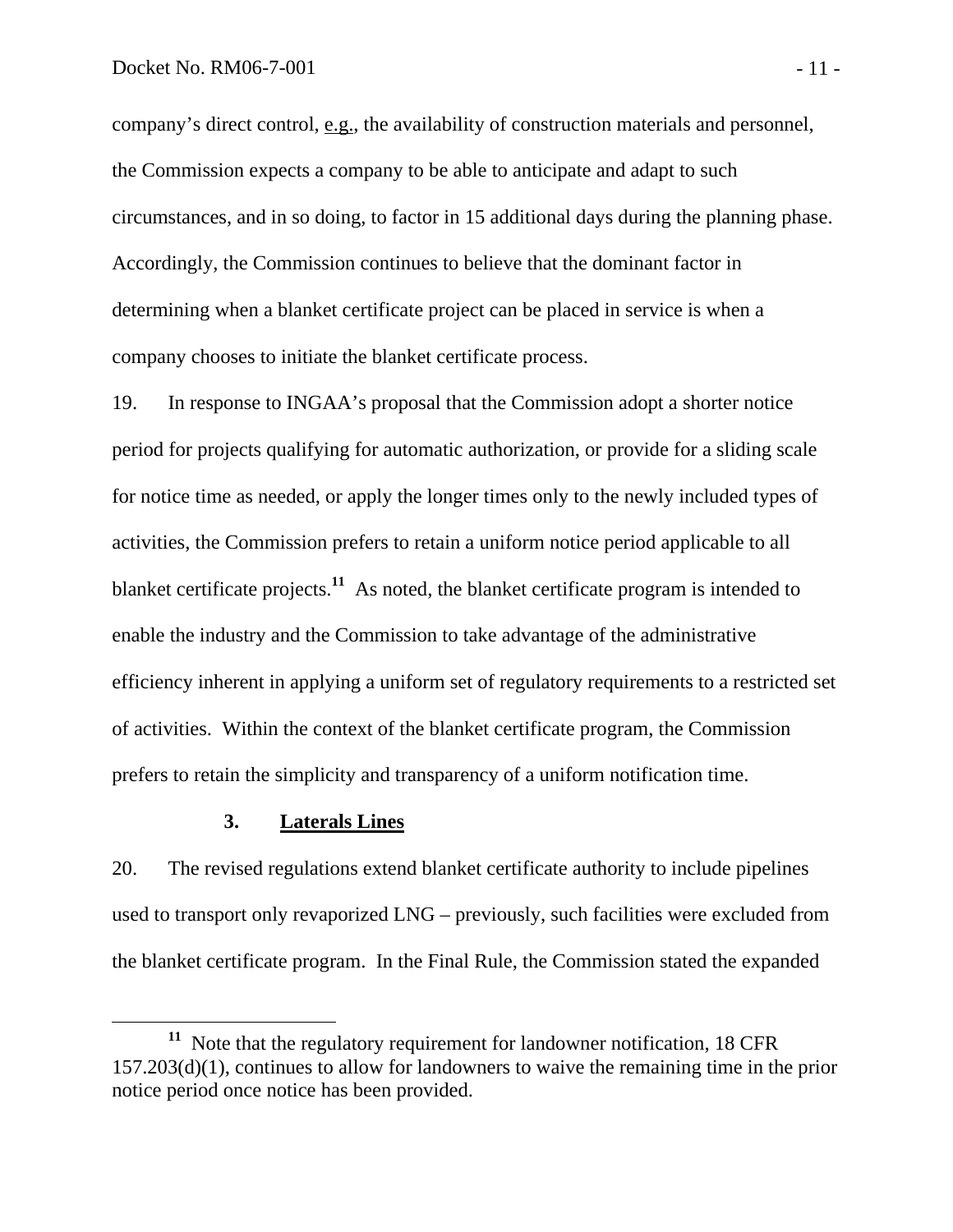blanket certificate authority would be inapplicable to facilities that transport revaporized LNG from an LNG import terminal and which are subject to the 180-day mandatory prefiling procedure described in § 157.21 of the Commission's regulations.**<sup>12</sup>** However, the Commission pointed out that a company could employ blanket certificate authority for facilities that attach directly to an existing LNG terminal, provided the construction and operation of such facilities would not involve modifications to the terminal which would trigger a 180-day mandatory prefiling process.**<sup>13</sup>**

21. INGAA asks whether "a lateral directly attached to an LNG terminal can be constructed under automatic authorization pursuant to § 157.208(a), or is required to be a prior notice filing under the new § 157.212."**<sup>14</sup>** The new § 157.212, which extends blanket certificate authority to include laterals directly attached to an LNG terminal, requires prior notice pursuant to § 157.205 for all projects undertaken pursuant to the new § 157.212 authority. Projects eligible for automatic authorization pursuant to § 157.208(a) include those facilities defined in §§ 157.202(b)(2)(i), 157.209(a), 157.211(a), and 157.215(a) – none of which describe a lateral directly attached to an LNG terminal.

<sup>&</sup>lt;sup>12</sup> The Commission explained that "related jurisdictional natural gas facilities," as defined by 18 CFR 153.2(e)(1), are properly reviewed in tandem with LNG terminals in a prefiling pursuant to 18 CFR 157.21; thus, these facilities are excluded from the blanket certificate program.

**<sup>13</sup>** See 71 FR 63680 (Oct. 31, 2006); FERC Stats & Regs ¶ 31,231, P 23-24 (2006).

**<sup>14</sup>** INGAA's Request for Rehearing and Clarification at 14 (Nov. 20, 2006).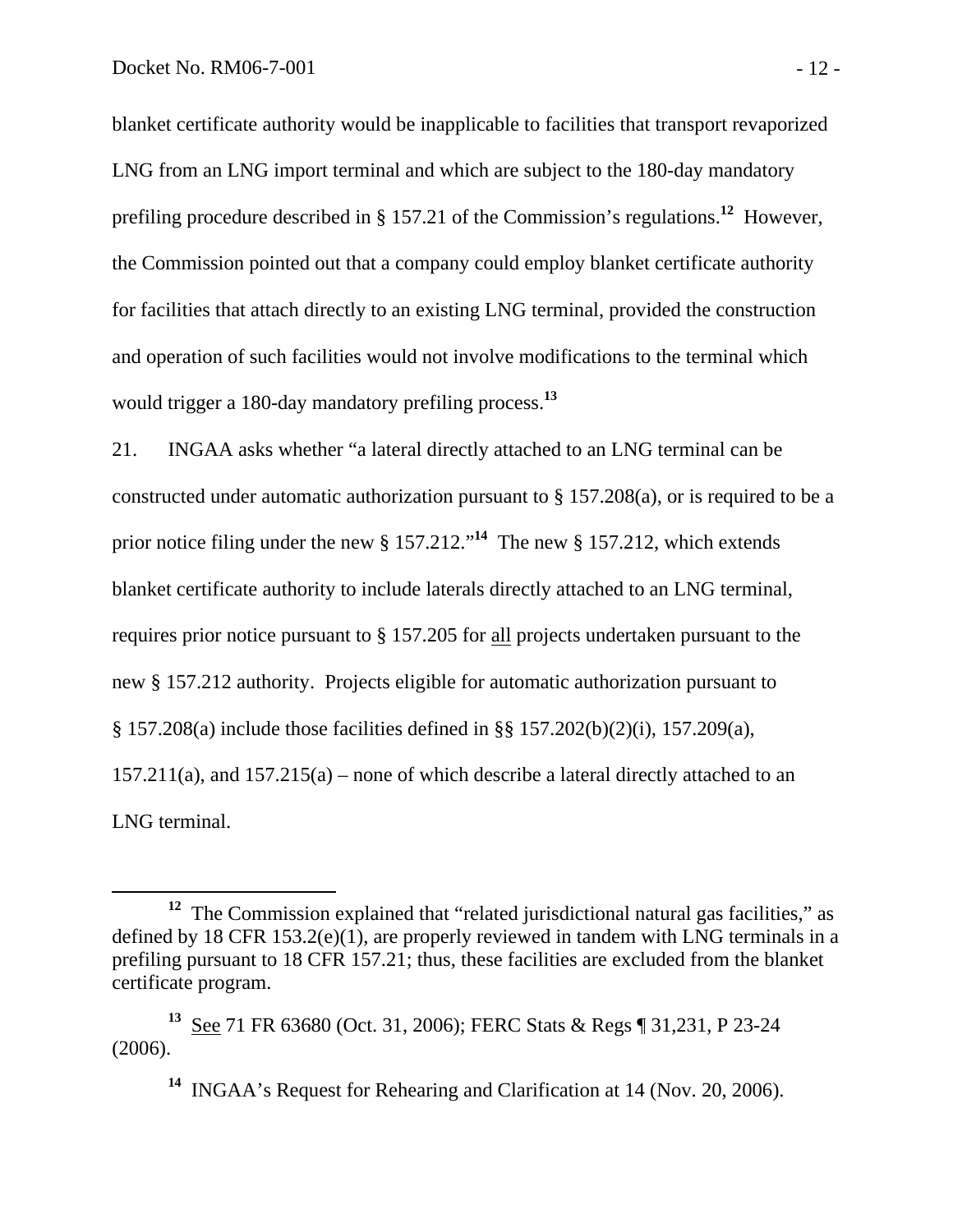Among the projects excluded from automatic authorization are those described in

 $\S 157.202(b)(2)(ii)(D)$ , and such projects include "a facility used to receive gas ...

from plants gasifying liquefied natural gas."

22. As discussed in the NOPR and the Final Rule, the blanket certificate program is not well suited to address the complexity inherent in issues raised by LNG terminals and related facilities. The Commission concluded that:

> LNG plant facilities are not within the class of minor, wellunderstood, routine activities that the blanket certificate program is intended to embrace; LNG plant facilities necessarily require a review of engineering, environmental, safety, and security issues that the Commission believes only can be properly considered on a case-by-case basis . . . [Thus, b]ecause an LNG terminal and the facilities that attach directly to it are interdependent – inextricably bound in design and operation – a terminal and its takeaway facilities must be evaluated in tandem; both merit a similar degree of regulatory scrutiny.**<sup>15</sup>**

In view of this, in extending blanket certificate authority, the Commission decided to require prior notice for all projects involving pipelines that will carry exclusively revaporized LNG. The Commission affirms this decision.

# **4. Abandonment Authority**

23. New § 157.210 permits companies to rely on blanket certificate authority to "acquire, construct, modify, replace, and operate natural gas mainline facilities, including compression and looping"; revised  $\S 157.216(b)(2)$  provides for the abandonment of such facilities. INGAA asks whether the abandonment provisions of revised  $\S 157.216(b)(2)$ 

**<sup>15</sup>** 71 FR 36276 at 36279-80 (June 26, 2006); FERC Stats. & Regs. ¶ 32,606 at 32,877, P 29-30 (2006).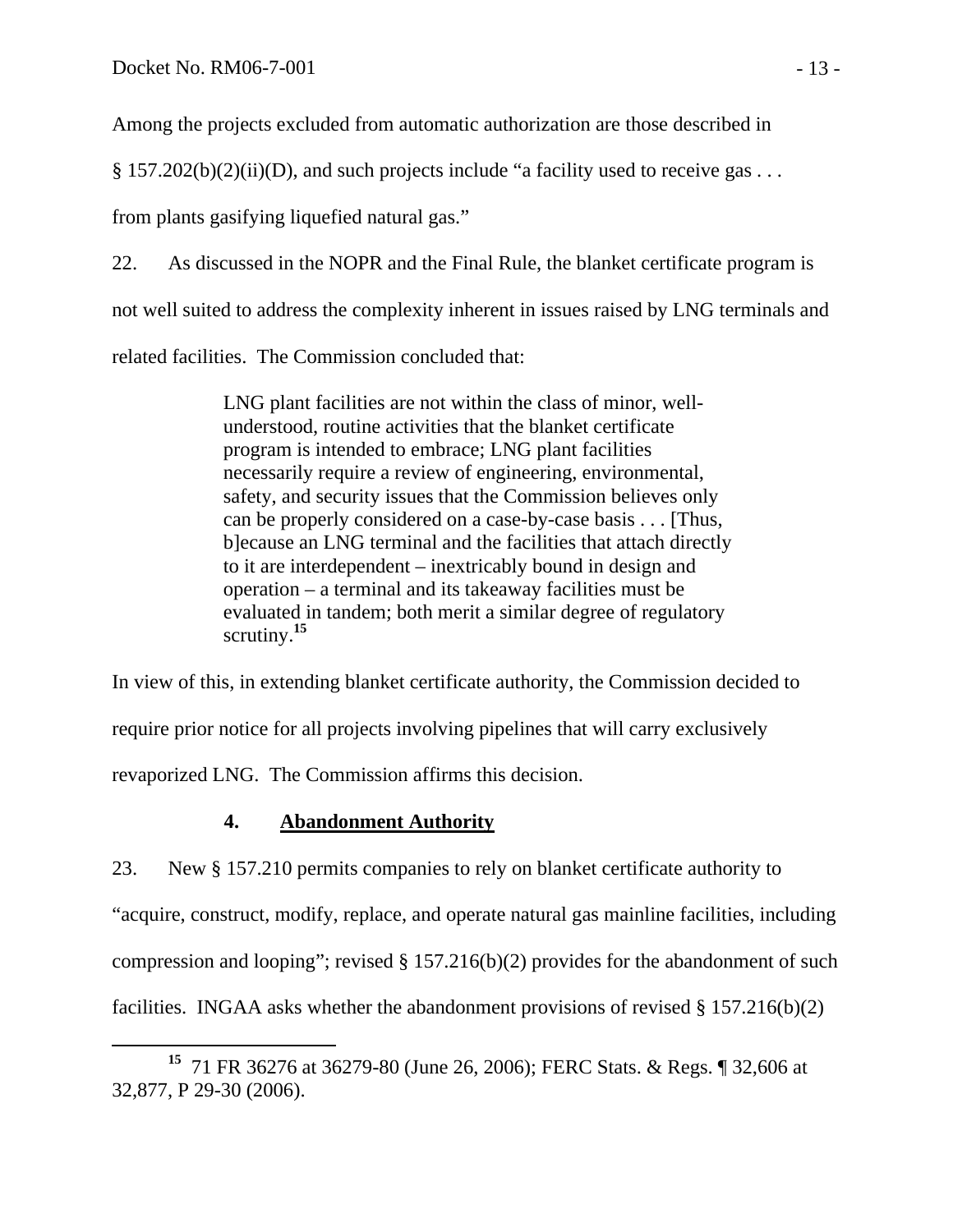are limited to those facilities that will be put in place under new § 157.210, or whether the abandonment provisions also apply to mainline facilities that are already in place.

24. The Commission believes the blanket certificate program's §§ 157.216(b), (c), and (d) requirements for the abandonment of mainline, storage, LNG, and synthetic gas facilities, which include obtaining the written consent of any customer that received service through the facility during the previous 12 months, provide adequate safeguards to ensure "that the present or future public convenience or necessity permit such abandonment," as mandated by NGA section 7(b). Consequently, the Commission clarifies that facilities that were constructed under case-specific authorization, but that could now qualify for authorization under the current blanket certificate program criteria, may be abandoned pursuant to the provisions  $\S 157.216(b)$ .<sup>16</sup> Note that in considering whether previously constructed facilities might qualify for authorization under the current blanket certificate program criteria, the facilities must have been installed subsequent to the Commission's implementation of the blanket certificate program and the facilities' original cost must have met the § 157.208 project cost cap in effect at the time of their construction.

#### **5. Annual Report**

25. The Final Rule directs companies to include certain additional information in the annual report summarizing the previous year's blanket certificate activities. INGAA

**<sup>16</sup>** See Revision of Existing Regulations Under the Natural Gas Act, Order No. 603-A, 64 FR 54522 at 54533-34 (Oct. 7, 1999), FERC Stats. & Regs. ¶ 31,081 at 30,936 (1999), in which a similar approach was adopted with respect to automatic abandonments under 19 CFR 157.216(a).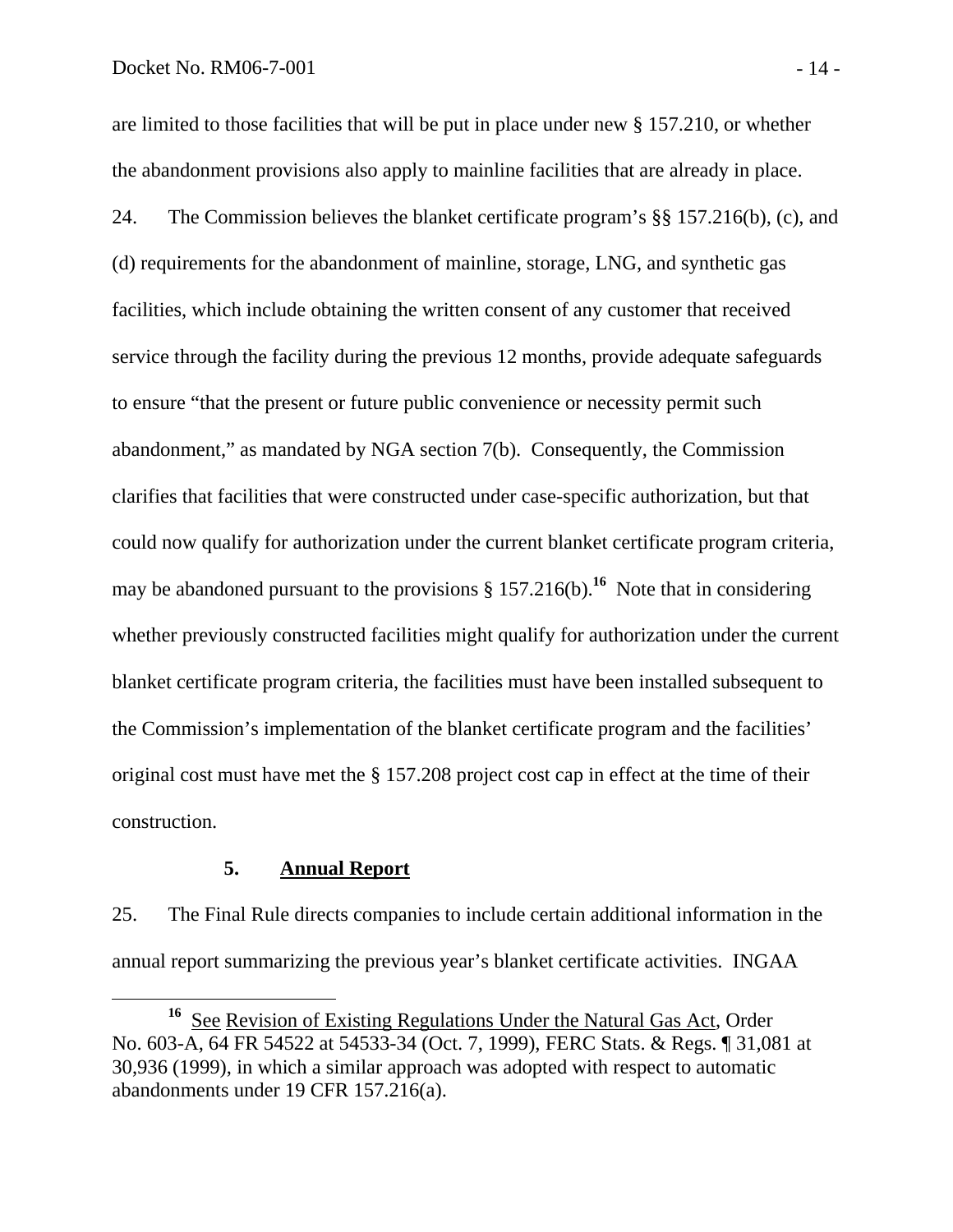notes that the revised reporting requirements of § 157.208(e) apply to "each facility completed during the calendar year," and is concerned that this could require companies to include the additional information specified in the Final Rule in the annual report covering projects commenced or completed in 2006. INGAA complains it would be unreasonable to include such projects, since companies had no notice that the additional information specified in the Final Rule would need to be provided in the annual report covering 2006 projects. INGAA contends that gathering the newly specified information would be impractical, as such information is "scattered, was never compiled or has not been retained in a form that is easily pulled together for the filing."**<sup>17</sup>** Therefore, INGAA requests the regulations be clarified or revised so as to apply prospectively only to projects begun after the effective date of the rule on January 2, 2007.

26. The Commission observes, as it did in response to comments objecting to the burden of reporting the additional information, that companies are already required to report the information in question. Consequently, setting out the information in an annual report should not constitute any hardship. Nevertheless, the Commission accepts INGAA contention that companies may not have the required information readily available with respect to projects completed or initiated in 2006. Therefore, the Commission clarifies the applicability of the reporting requirement as requested, and specifies that the annual report's inclusion of the information described in § 157.208(e)

**<sup>17</sup>** INGAA's Request for Rehearing and Clarification at 16 (Nov. 20, 2006).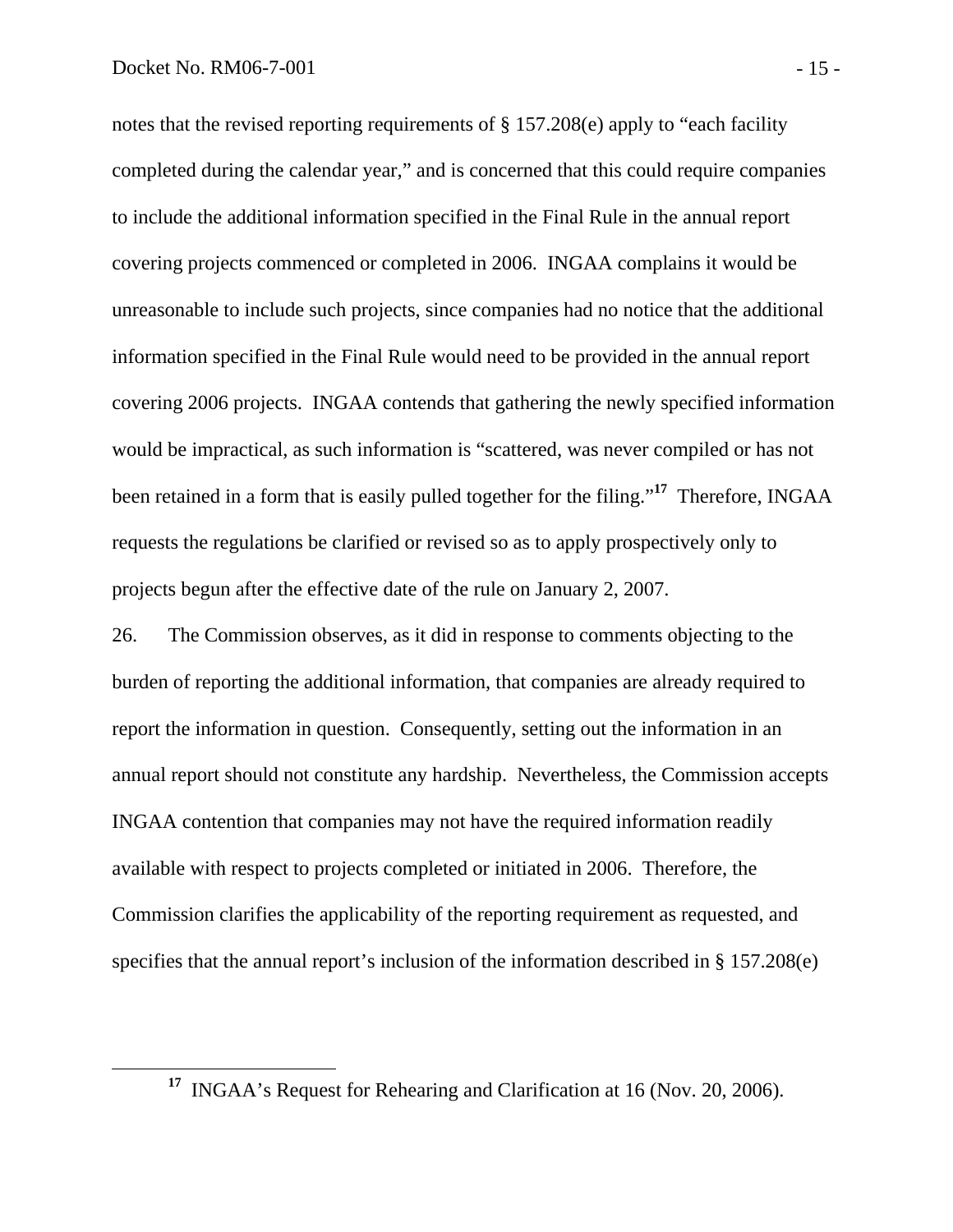will apply prospectively to projects begun on or after January 2, 2007, and will not apply retrospectively to projects underway before this date.

27. The Final Rule added § 157.207(c), which stated that the annual report should include information on storage facility remediation and maintenance activities qualifying for automatic authorization under § 157.213(a), but neglected to further describe the information to be included in the annual report. The Commission will correct the oversight here, as well as clarify that all activities undertaken pursuant to the new §§ 157.210, 157.212, and 157.213 are to be included in the annual report described in § 157.207.

28. New § 157.207(c) will be removed, and instead § 157.207(a), which lists activities to be included in the annual report, will be modified to cover activities subject to the expanded blanket certificate authority, and will require that each new facility authorized by §§157.208, 157.210, 157.212, or 157.213, companies provide the information specified in § 157.208(e). The reporting requirements for the expanded blanket certificate activities will duplicate those for the existing blanket certificate activities, whereby the annual report includes the information described in § 157.208(e)(1)-(5) for automatic authorization projects and includes the information described in § 157.208(e)(3) for prior notice projects. To accomplish this, § 157.208(e) will be modified to include a reference to facilities competed during the calendar year pursuant to §§ 157.210, 157.212, and 157.213.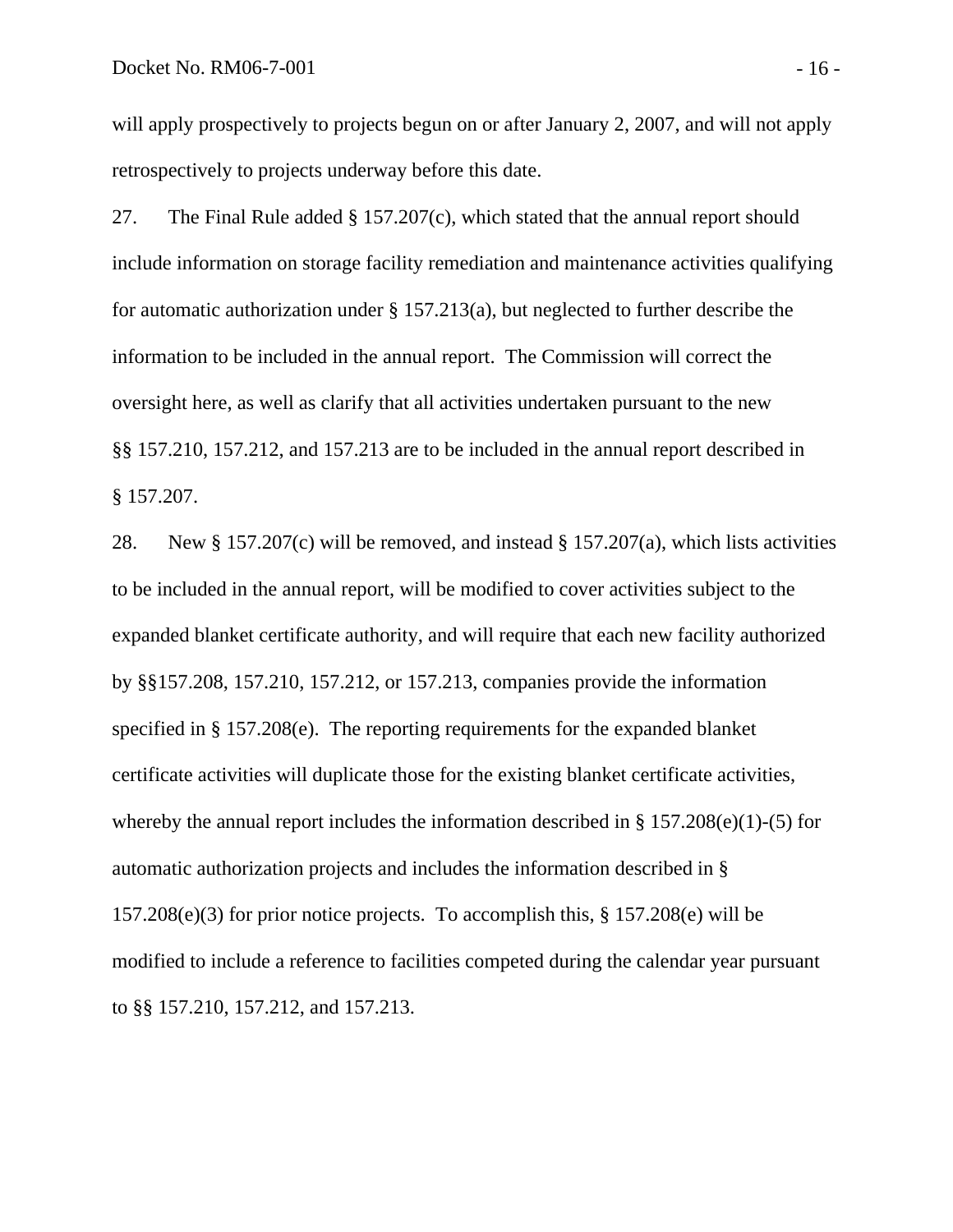#### **D. Landowner Notification**

29. In response to a query regarding the manner in which notification of a proposed blanket certificate project is to be presented to landowners, the Commission will modify §§ 157.203(d)(1) and (2) to clarify that landowner notification be in writing.

30. New §§ 157.203(d)(1)(iii)(C) and (D) direct a company to instruct landowners that if they are not satisfied, they "should" contact the company or Commission Hotline. This instruction will be altered from "should" to "may," to stress that such contact is an option, not an obligation, on the part of landowners. To ensure landowners understand how to contact the Commission's Enforcement Hotline, and to ensure that the contact information is up to date,  $\S 157.203(d)(1)(iii)(D)$  will be modified to direct a company to provide the Commission's Enforcement Hotline at the current telephone number and email address in its notification.

#### **III. Information Collection Statement**

31. The Office of Management and Budget (OMB) regulations require that OMB approve certain information collection requirements imposed by an agency.**<sup>18</sup>** The Final Rule's revisions to the information collection requirements for blanket certificate projects were approved under OMB Control Nos. 1902-0128 and 1902-0060. While this rule clarifies aspects of the existing information collection requirements for the blanket certificate program, it does not add to these requirements. Accordingly, a copy of this final rule will be sent to OMB for informational purposes only.

**<sup>18</sup>** 5 CFR 1320.11.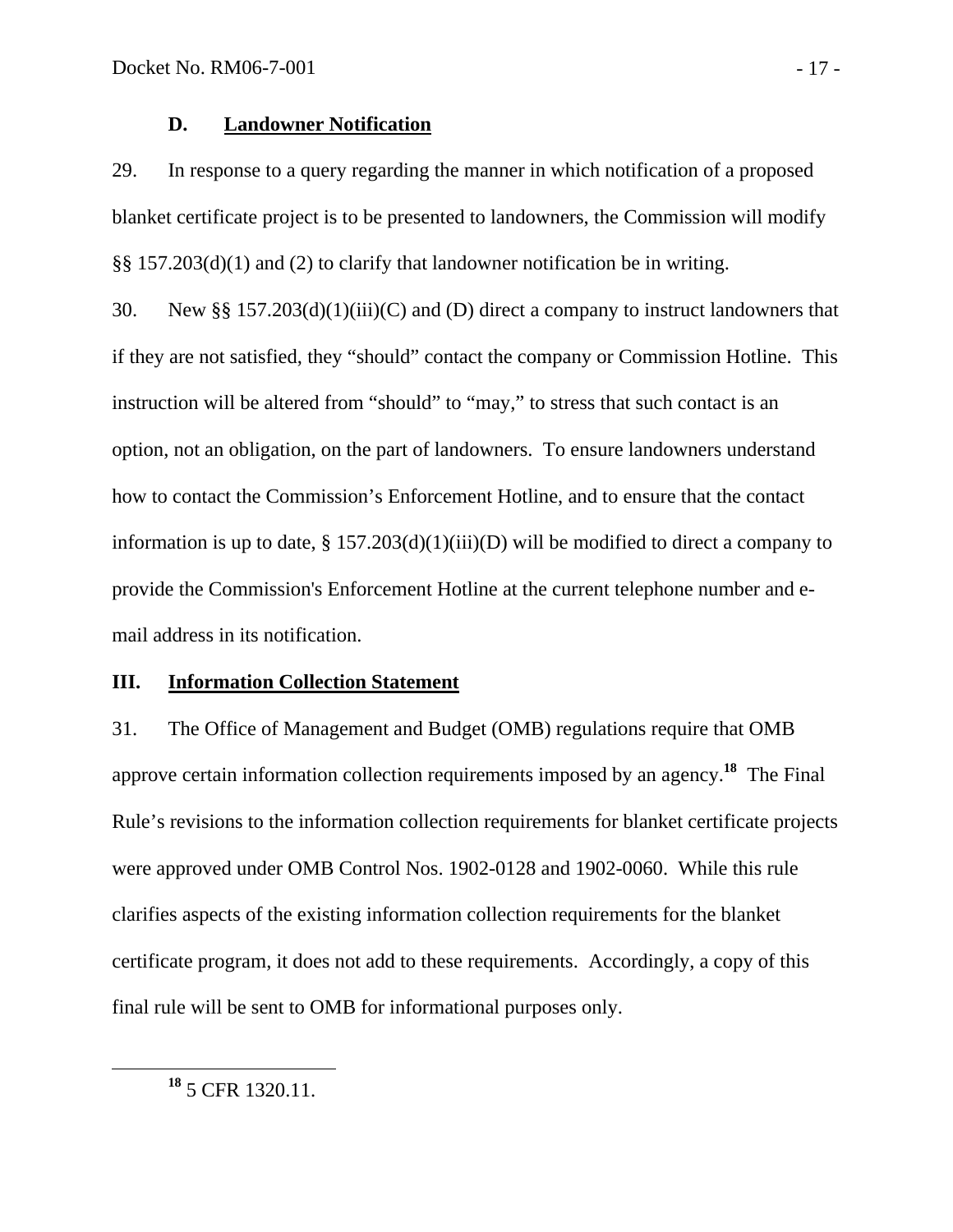## **IV. Document Availability**

32. In addition to publishing the full text of this document in the Federal Register, the Commission provides all interested persons an opportunity to view and print the contents of this document via the Internet through FERC's website (http://www.ferc.gov) and in FERC's Public Reference Room during normal business hours (8:30 a.m. to 5:00 p.m. Eastern time) at 888 First Street, N.E., Room 2A, Washington D.C. 20426. User assistance is available for FERC's website during normal business hours (8:30 a.m. to 5 p.m. Eastern time, Monday to Friday) from FERC's Online Support at 202-502-6652, toll free at 1-866-208-3676, or by e-mail at ferconlinesupport@ferc.gov, and from the Public Reference Room at 202-502-8371, TTY at 202-502-8659, or by e-mail at public.referenceroom@ferc.gov.

# **V. Effective Date19**

33. Requests for clarification are granted and denied, and requests for rehearing are denied, effective [insert date 30 days after publication in the **FEDERAL REGISTER**]. The request for rehearing with respect to the measurement of compressor noise is granted, effective [insert date 120 days after publication in the **FEDERAL REGISTER**].

<sup>&</sup>lt;sup>19</sup> The provisions of 5 U.S.C. 801 regarding Congressional review of rulemaking, do not apply to this order on rehearing, since it clarifies agency procedure and practice.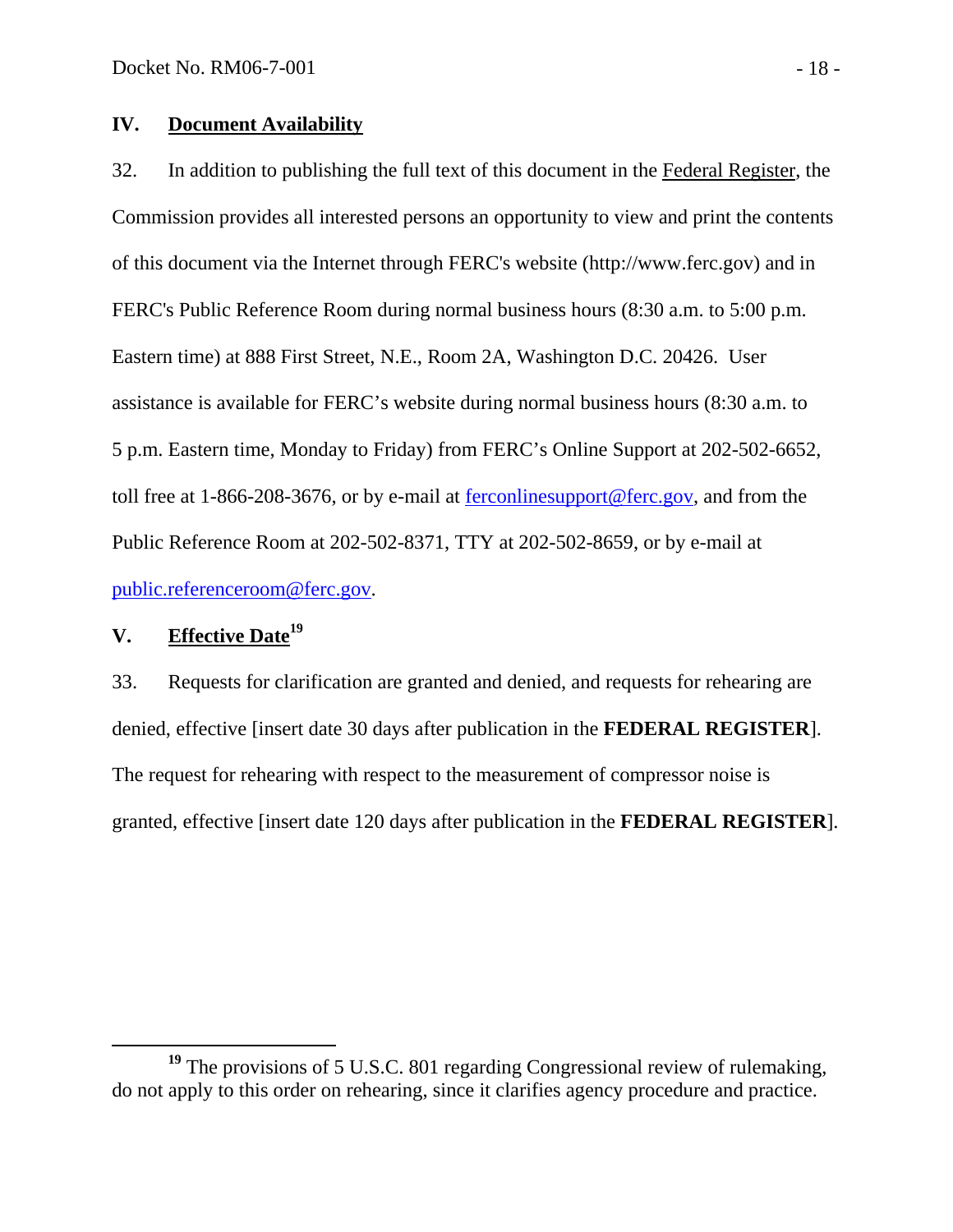# List of subjects in 18 CFR Part 157

Administrative practice and procedure, Natural gas, Reporting and recordkeeping requirements

By the Commission.

(  ${\cal S}$  E A L )

Kimberly D. Bose, Secretary.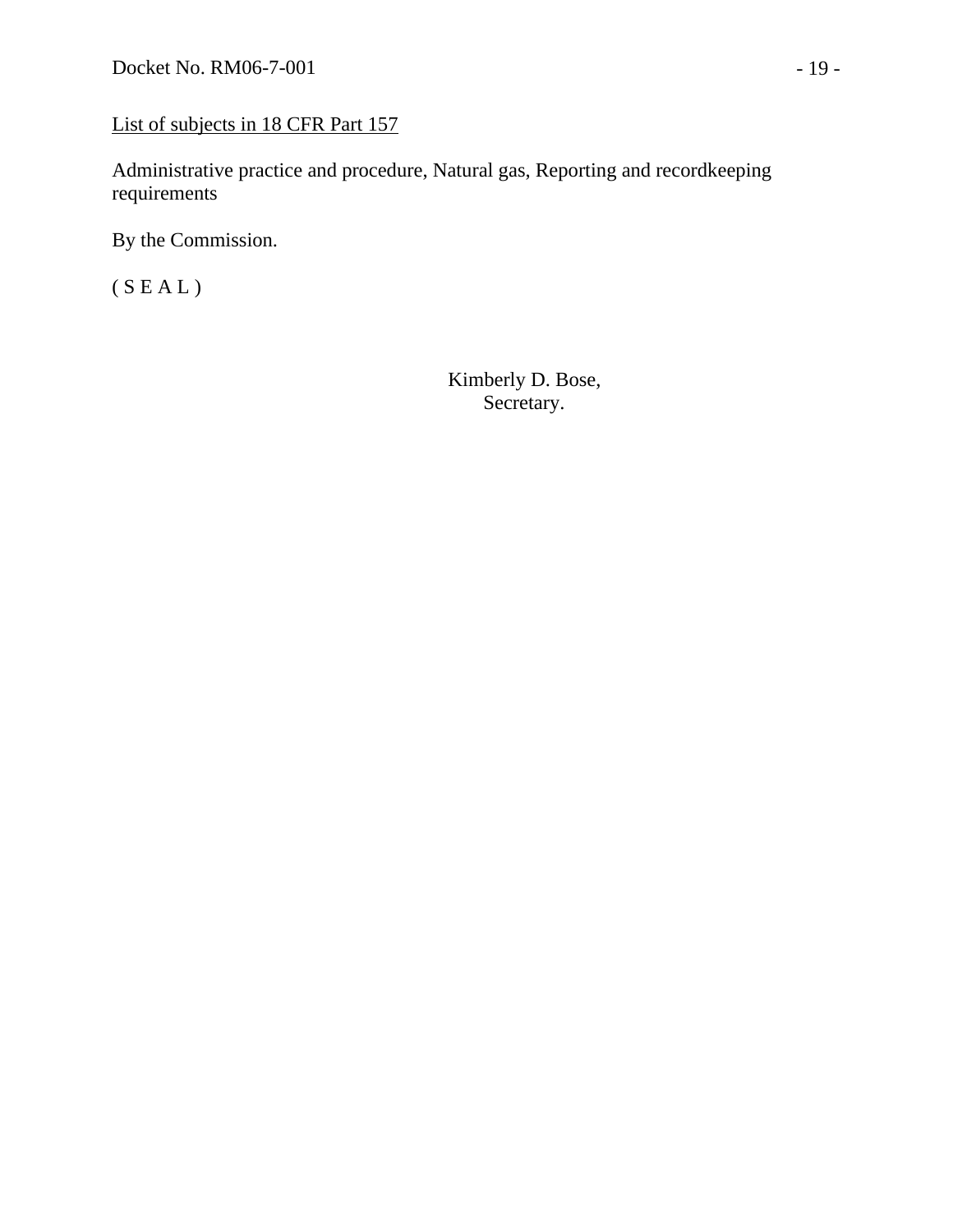In consideration of the foregoing, the Commission amends part 157,

Chapter I, Title 18, Code of Federal Regulations, as follows:

# **PART 157--APPLICATIONS FOR CERTIFICATES OF PUBLIC CONVENIENCE AND NECESSITY AND FOR ORDERS PERMITTING AND APPROVING ABANDONMENT UNDER SECTION 7 OF THE NATURAL GAS ACT**

1. The authority citation for part 157 continues to read as follows:

#### **Authority**: 15 U.S.C. 717-717w.

2. In § 157.203:

a. In paragraph (d)(1), immediately after the phrase "unless the company makes a good faith effort to notify," the phrase "in writing" is added;

b. In paragraph  $(d)(1)(iii)(C)$ , "should" is removed and the word "may" is inserted in its place;

c. In paragraph  $(d)(1)(iii)(D)$ , "should" is removed and the word "may" is inserted in its place;

d. In paragraph  $(d)(1)(iii)(D)$ , immediately before the period that concludes the sentence, the phrase "at the current telephone number and e-mail address, which is to be provided in the notification" is added; and

e. In paragraph (d)(2), immediately after the phrase "a company shall make a good faith effort to notify," the phrase "in writing" is added.

3. In § 157.206:

a. Paragraph  $(b)(5)(i)$  is revised to read as follows: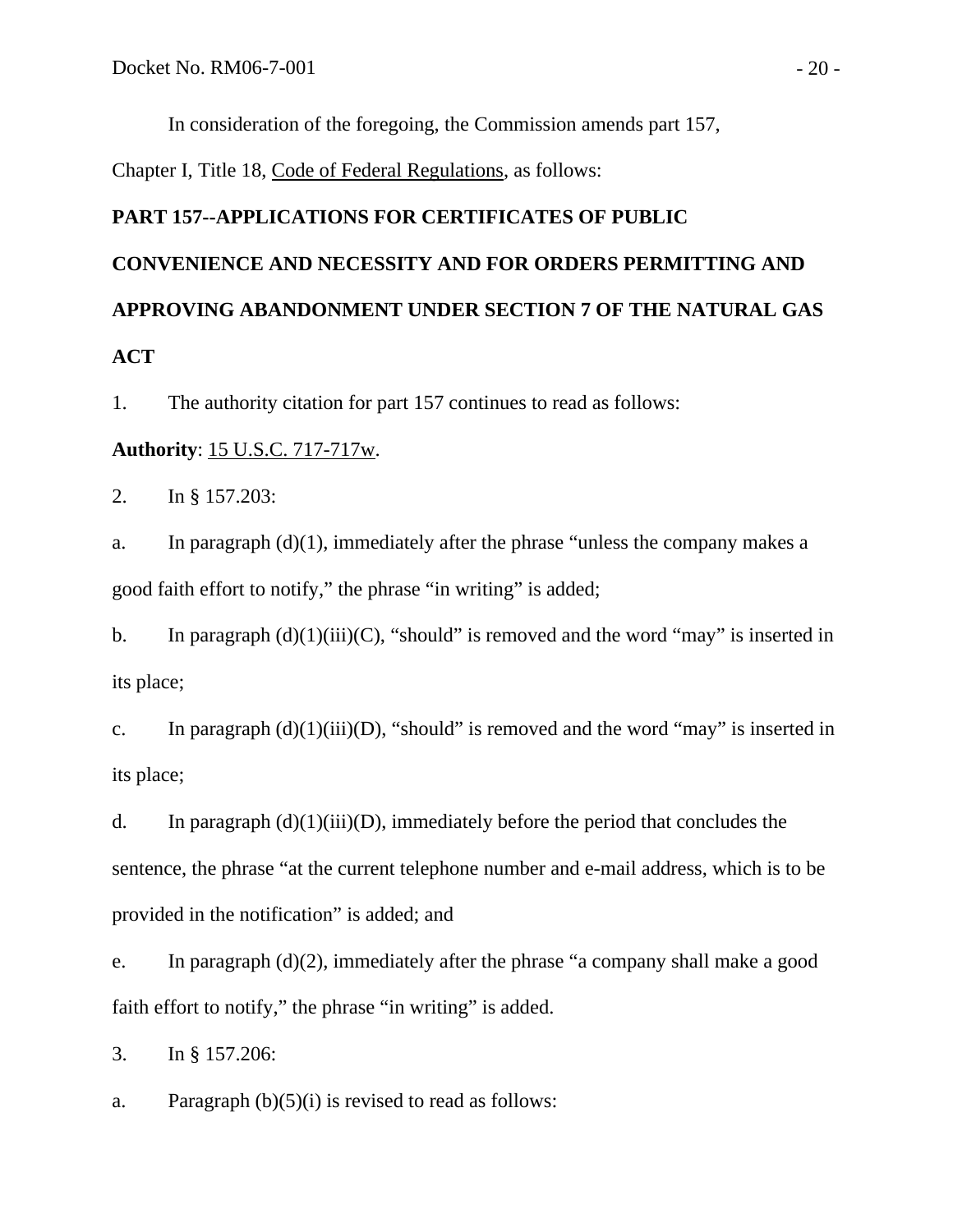#### **§ 157.206 Standard conditions**.

 $\ast$   $\ast$   $\ast$   $\ast$   $\ast$ (b) \* \* \*

(5)(i) The noise attributable to any new compressor station, compression added to an existing station, or any modification, upgrade or update of an existing station, must not exceed a day-night level  $(L_{dn})$  of 55 dBA at any pre-existing noise-sensitive area (such as schools, hospitals, or residences).

\* \* \* \* \*

4. In § 157.207: paragraph (c) is removed; paragraphs (d), (e), (f), (g), (h), and (i) are redesignated, respectively, as paragraphs (c), (d), (e), (f), (g), and (h); and paragraph (a) is revised to read as follows:

## **§ 157.207 General reporting requirements.**

 $\ast$   $\ast$   $\ast$   $\ast$   $\ast$ 

(a) For each new facility authorized by §§ 157.208, 157.210, 157.212, or 157.213, the information specified in § 157.208(e);

 $\ast$   $\ast$   $\ast$   $\ast$   $\ast$ 

5. In § 157.208:

a. In paragraph (e), in the first sentence, after the phrase "pursuant to paragraph (a) of this section," the phrase "and  $\S 157.213(a)$ ," is added; and

b. In paragraph (e), in the second sentence, after the phrase "pursuant to paragraph (b) of this section," the phrase "and §§ 157.210, 157.212, and 157.213(b)," is added.

6. In § 157.213, paragraphs (b) and (c) are revised to read as follows: